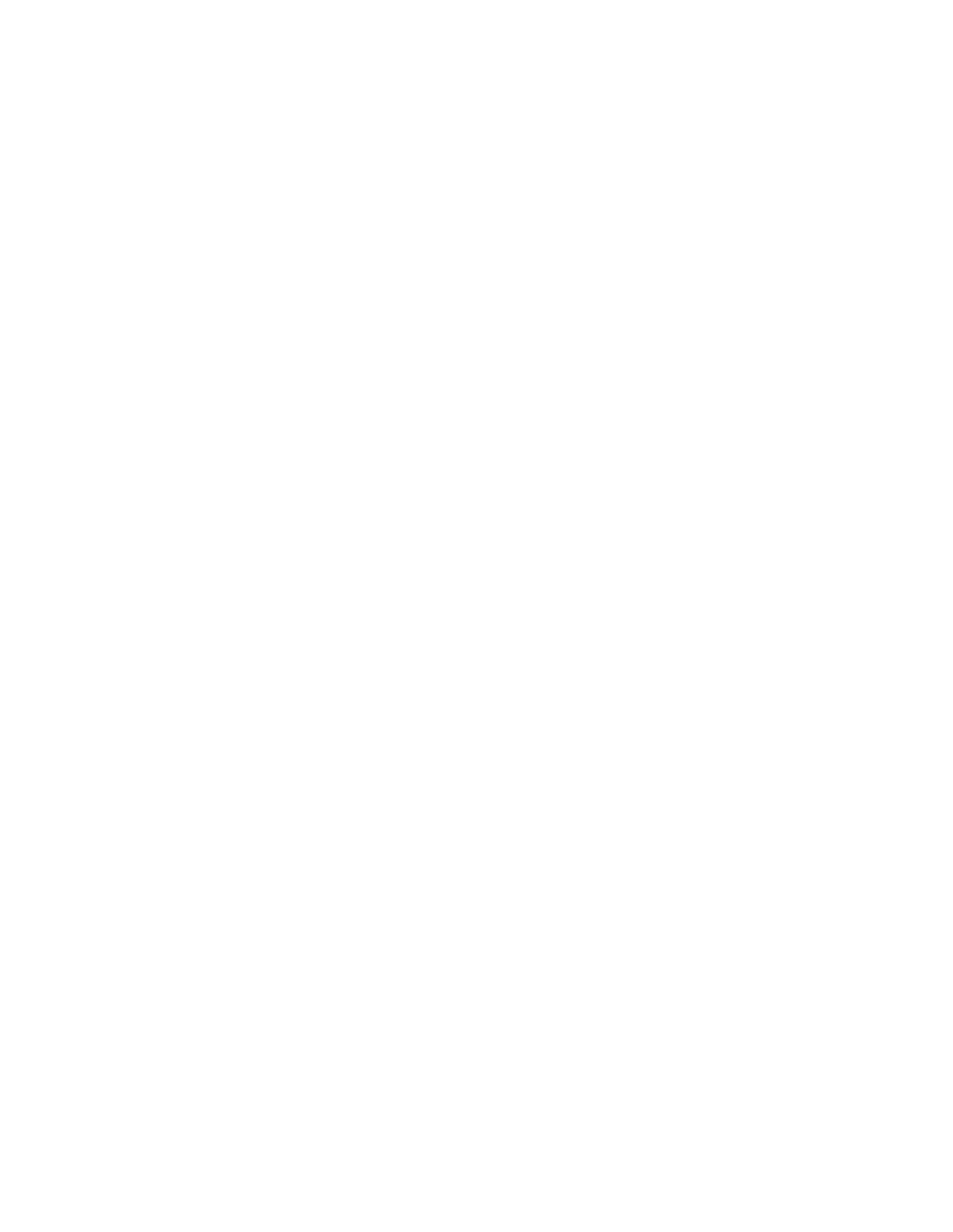1 MOTION INDEX

| 2  | MOTION                                                                                           | PAGE        |
|----|--------------------------------------------------------------------------------------------------|-------------|
| 3  | Roll Call                                                                                        | 3           |
| 4  | Approval of Agenda<br>Approval of 6-14-17 minutes                                                | 4<br>4<br>5 |
| 5  | Approval of 6-27-17 minutes                                                                      |             |
| 6  | UNFINISHED BUSINESS<br>None                                                                      | 5           |
| 7  | NEW BUSINESS:                                                                                    |             |
| 8  | Mayor and Council President<br>Approval of Resolutions & Ordinances for City Council<br>Meetings |             |
| 9  | Regular 6-12-17, Resolutions 272, 274-278, 279.2,<br>280-286, 288, 289, 325, approved            | 11          |
| 10 | Resolutions #208-214, no action                                                                  | 12          |
| 11 | Resolutions 264.1, 273, 327, no action<br>Regular 6-26-17, Resolutions #329-341, 343-347,        | 13          |
| 12 | 350, 352, 353, 355, approve<br>Resolution #356, no action                                        | 17<br>17    |
| 13 | Resolutions #348.1, 349.1, approved<br>Regular, 7-10-17, Resolution 379, approved                | 18<br>20    |
|    | Resolution #273, approved                                                                        | 21          |
| 14 | CITY ADMINISTRATOR ITEMS                                                                         | 21          |
| 15 | Budget to Actual - May 2017                                                                      | 22          |
| 16 | Public Comment<br>Adjournment                                                                    | 26<br>29    |
| 17 |                                                                                                  |             |
| 18 |                                                                                                  |             |
| 19 |                                                                                                  |             |
| 20 |                                                                                                  |             |
| 21 |                                                                                                  |             |
| 22 |                                                                                                  |             |
| 23 |                                                                                                  |             |
| 24 |                                                                                                  |             |
| 25 |                                                                                                  |             |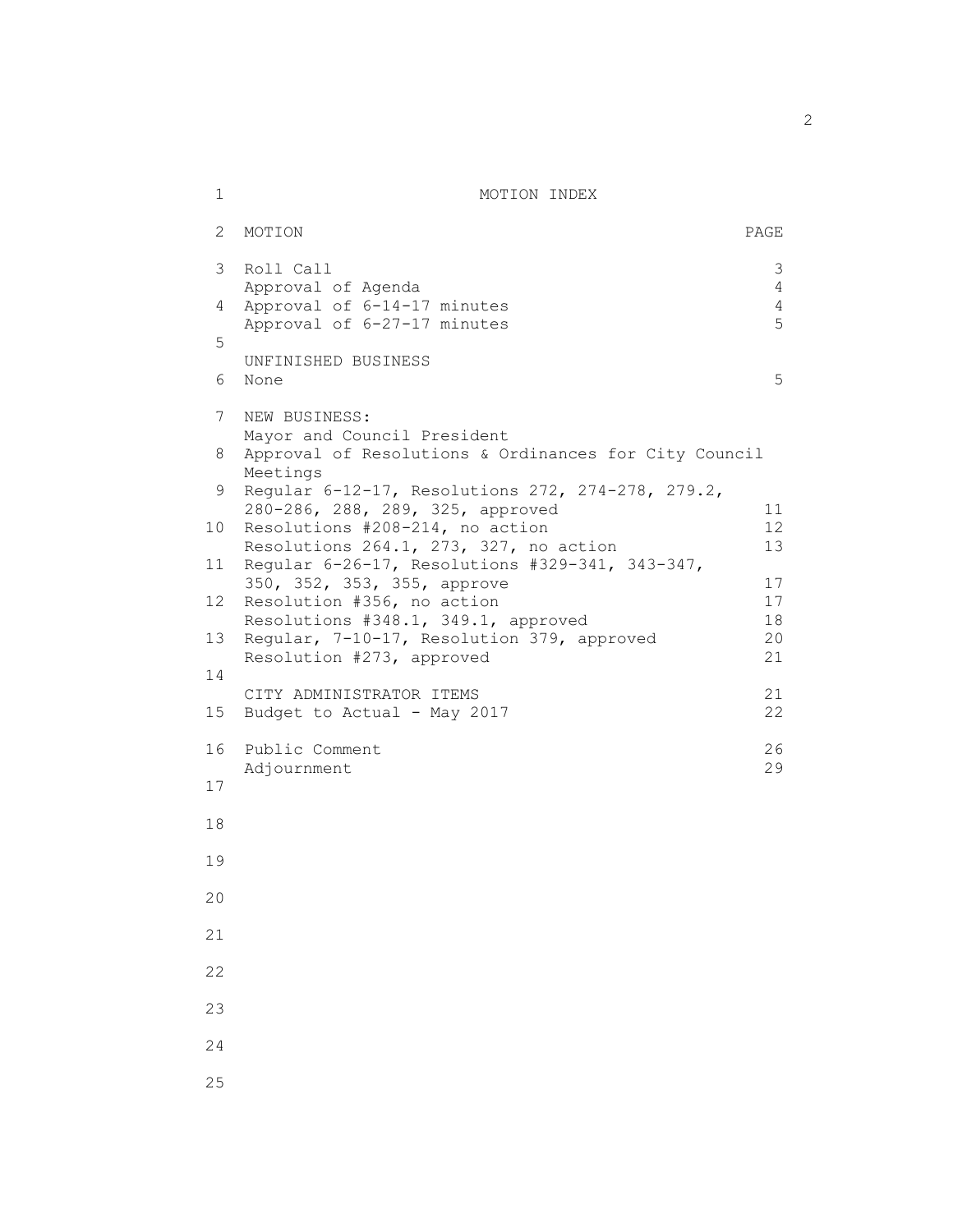1 Flint, Michigan

2 Wednesday, July 12, 2016

3 2:03 p.m.

4 THE CHAIRPERSON: The meeting will be in 5 order, please.

6 Let the record reflect that we do have a 7 quorum. Also, there's a possibility that Mr. Ferguson, 8 who's not here personally this afternoon, may call in. 9 In the event that he's unable to, I'm going to ask that 10 he receive an excused absence from this afternoon's 11 meeting. He had a commitment out of town. So, without 12 objection, we'll give Mr. Ferguson an excused absence 13 in the event he does not call in.

14 Next item would be the Approval of the 15 Agenda. We have been asked to add to the agenda 16 Resolution 179 (sic) from the Regular City Council 17 meeting of July 10th. Without objection, that item 18 will be added. Are there other additions to the 19 agenda?

20 If not, then, with that addition, is there a 21 motion that the agenda be approved?

22 MR. TARVER: So move.

23 MR. NEWMAN: Support.

24 THE CHAIRPERSON: Any discussion?

25 Those in favor, please say "aye".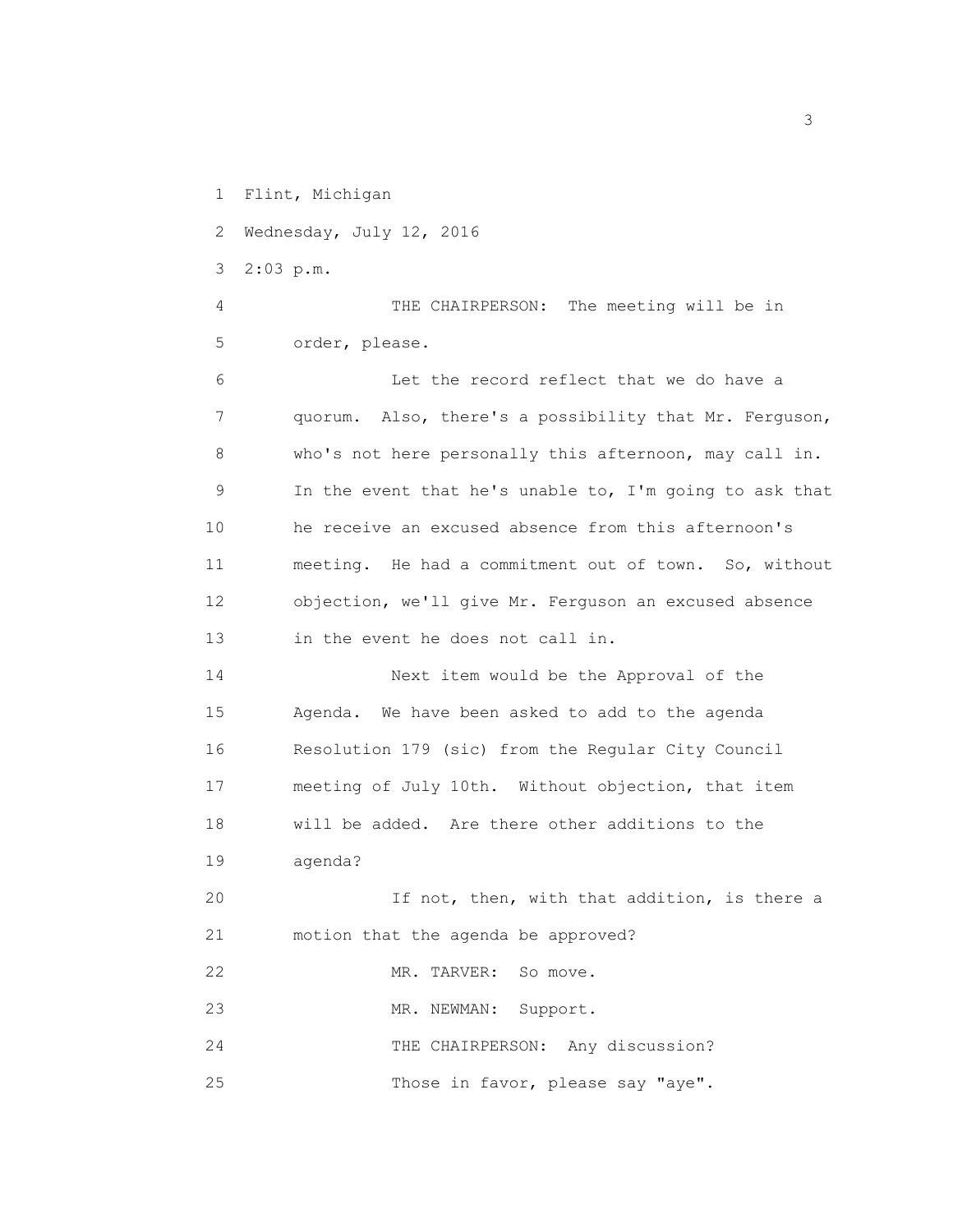1 BOARD MEMBERS: Aye. 2 THE CHAIRPERSON: Opposed? 3 The agenda's approved. 4 Next item of business would be the minutes of 5 the RTAB meeting, regular meeting of June 14th. They 6 are Attachment 1. Are there corrections or additions 7 to those minutes, please? 8 If not, I'll entertain a motion that the 9 minutes from June 14th be approved as submitted. 10 MR. TARVER: So move. 11 MR. NEWMAN: Support. 12 THE CHAIRPERSON: Any discussion? 13 Hearing none, those in favor of the motion, 14 please say "aye". 15 BOARD MEMBERS: Aye. 16 THE CHAIRPERSON: Opposed? 17 Motion is adopted. 18 Next item would be the approval of the RTAB 19 meeting minutes from the regular meeting of June 27th. 20 They are Attachment 2. Are there corrections or 21 additions to those minutes? 22 If not, is there a motion that the RTAB 23 meeting minutes from the June 27th special meeting be 24 approved? 25 MR. NEWMAN: Move approval.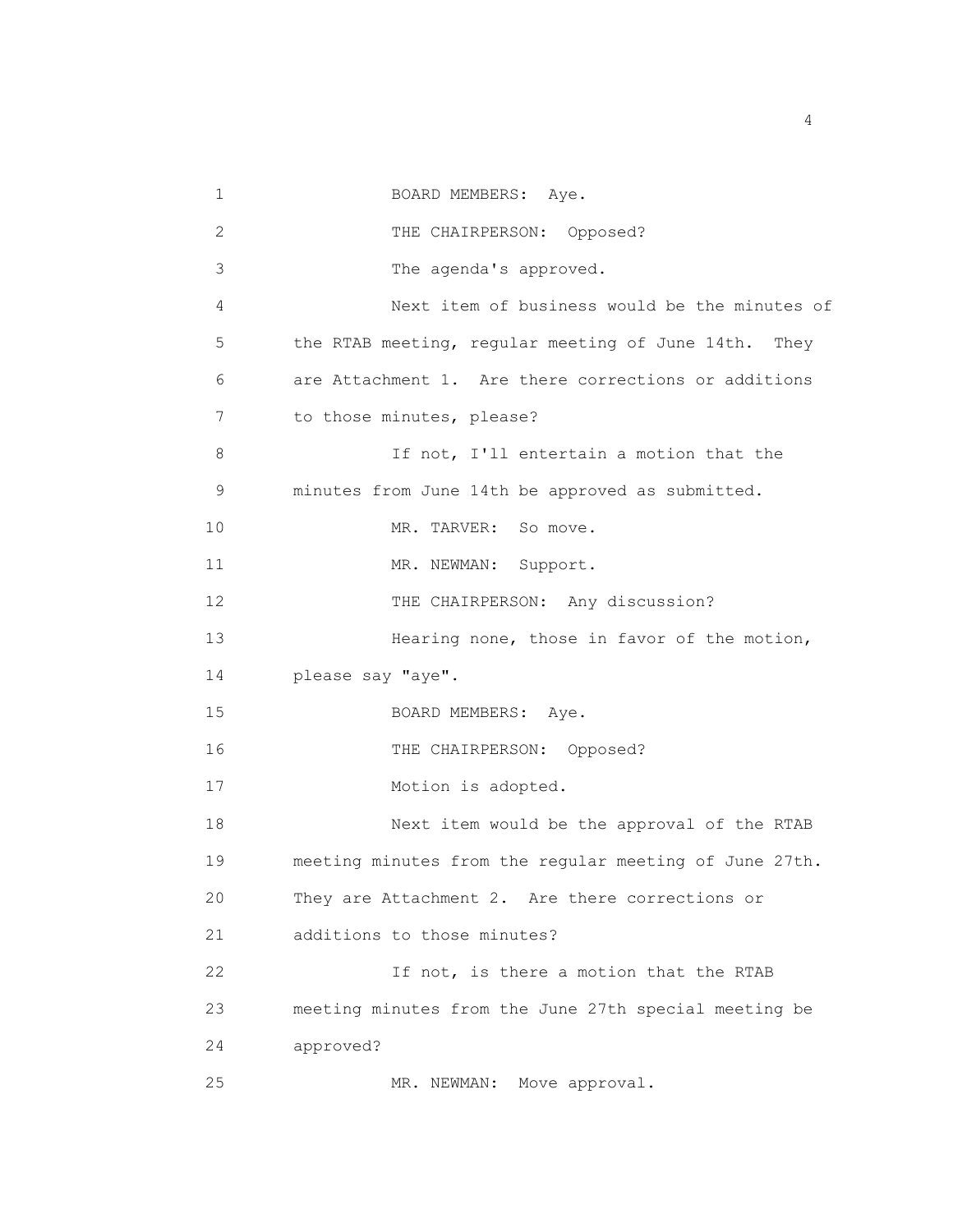1 MR. TARVER: Support. 2 THE CHAIRPERSON: Any discussion? 3 Hearing none, those in favor, please say 4 "aye". 5 BOARD MEMBERS: Aye. 6 THE CHAIRPERSON: Opposed? 7 Motion is adopted. 8 There is no Unfinished Business. 9 Under New Business, Madam Mayor, good 10 afternoon. 11 MAYOR WEAVER: Good afternoon. Good 12 afternoon to all of you, actually. 13 MR. TARVER: Good afternoon. 14 MAYOR WEAVER: I know that you have quite a 15 few resolutions before you. But there is one that 16 stands out to me in particular. And so I wanted to 17 just briefly speak with you about it. And it's 18 Resolution Number 170352. And that one stands out to 19 me and for me because that's the TIGER grant that we 20 received in the amount of \$20 million. And what that 21 does is it's for repairs for Atherton and Dupont 22 Streets. And so it's for water main replacement, new 23 curbs and gutters, handicap-accessible sidewalks, LED 24 lighting, trees, new roadways, bike lanes and any other 25 repair work that needs to be done over there.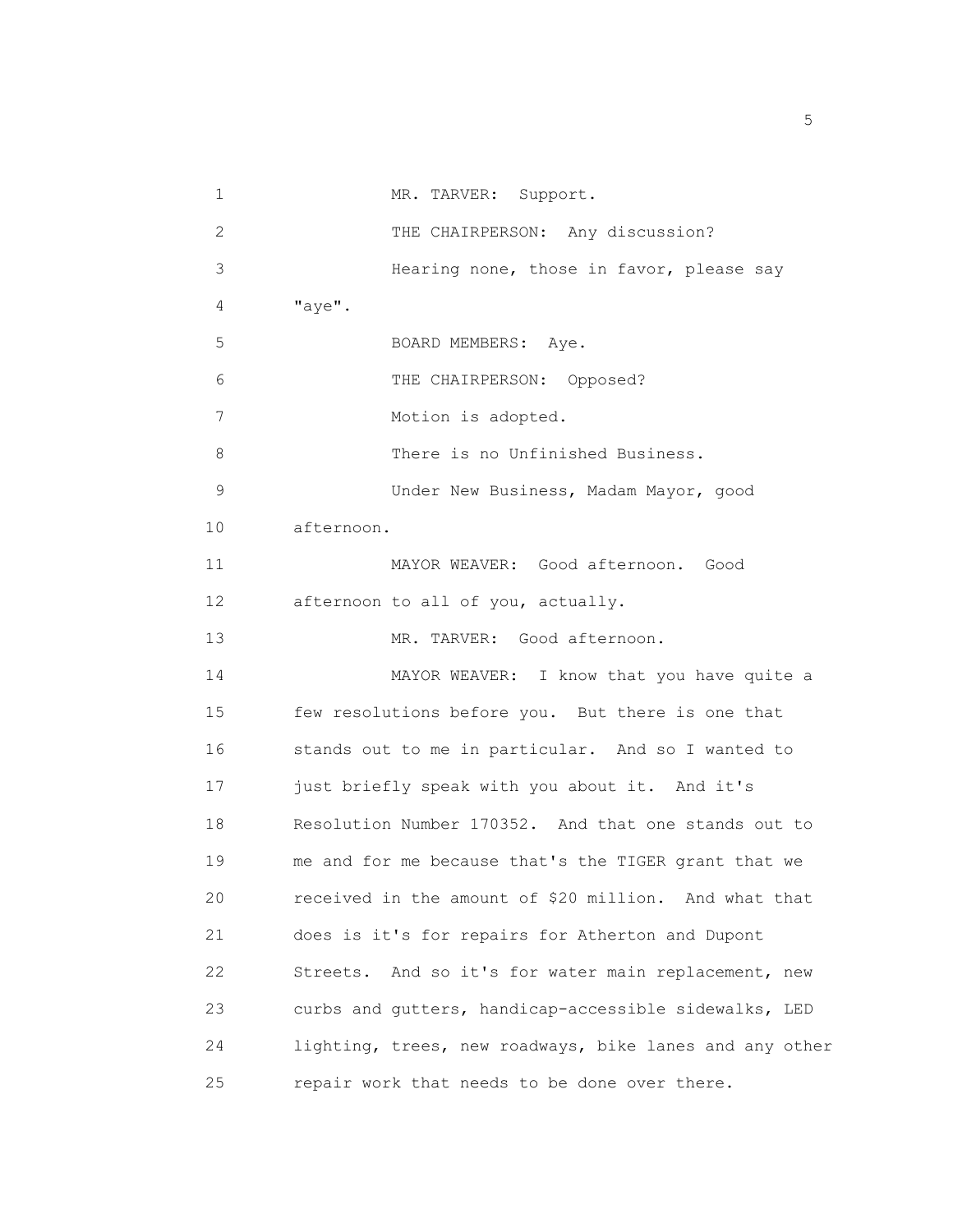1 And so one of the things we know is that that 2 would be a great enhancement for the City, to get 3 these, you know, it really would. And it would be -- 4 it would help us move some things forward. So I'm just 5 asking for your support in that and to really pay 6 attention to that one because it would be a great thing 7 to try to continue to move Flint forward. So that's 8 another piece of the puzzle to making some great things 9 happen for the City. So I just wanted to bring your 10 attention to that one. 11 Thank you. 12 THE CHAIRPERSON: Thank you, Madam Mayor. 13 I don't see Council President Nelson here. 14 Councilman Kincaid. 15 COUNCILMAN KINCAID: He's been sick. 16 THE CHAIRPERSON: I'm sorry? 17 COUNCILMAN KINCAID: He's been sick. 18 THE CHAIRPERSON: I see. Do you have a 19 report to offer on his behalf? 20 COUNCILMAN KINCAID: I don't have anything 21 today. 22 THE CHAIRPERSON: Thank you. 23 COUNCILMAN KINCAID: I'm just here to answer 24 any questions that you might have. 25 THE CHAIRPERSON: Next item of business will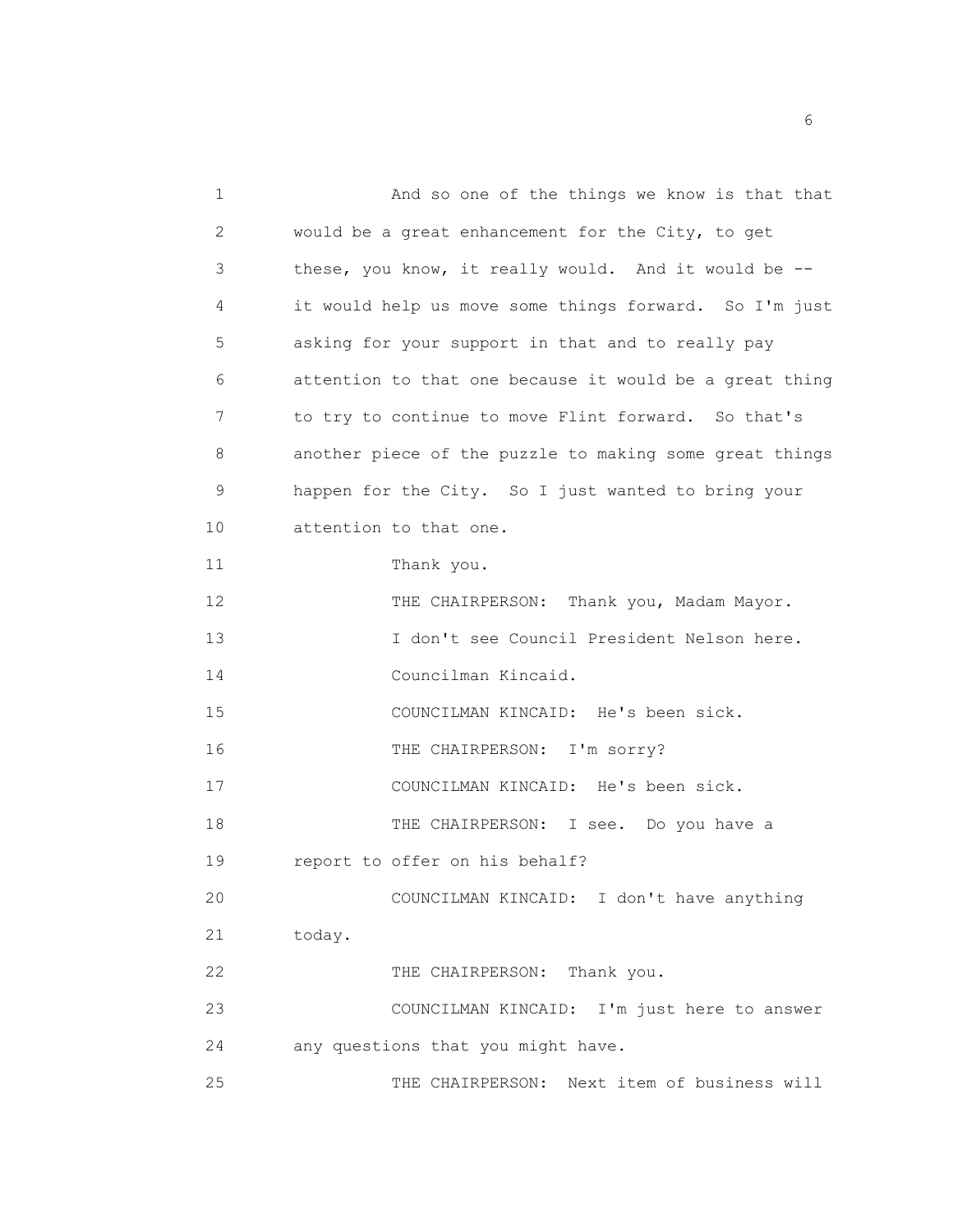| 1  | be the Approval of the Resolutions and Ordinances from  |
|----|---------------------------------------------------------|
| 2  | City Council Meetings.                                  |
| 3  | We'll begin with resolutions from the regular           |
| 4  | City Council meeting of June 12th.                      |
| 5  | Mr. Cline, can you walk us through those                |
| 6  | resolutions, please?                                    |
| 7  | MR. CLINE: Certainly. Good afternoon.                   |
| 8  | Before I start this, just one thing. Perhaps I          |
| 9  | misheard. But, in case I didn't, the item that you      |
| 10 | added to the agenda, I believe, was actually Resolution |
| 11 | 379. I thought I heard someone say 179.                 |
| 12 | THE CHAIRPERSON:<br>379.                                |
| 13 | MR. CLINE: 379. So I just wanted to make                |
| 14 | sure that was clear for everyone.                       |
| 15 | For the June 12th meeting, quite a few                  |
| 16 | resolutions here. Many of them are annual purchasing    |
| 17 | contracts or multi-year purchasing contracts. I'll try  |
| 18 | and go through these fairly expeditiously here.         |
| 19 | Starting with Resolution 272, that's with               |
| 20 | Lynden Oil, for vehicle lubricants. It's a two-year     |
| 21 | contract in the amount of \$40,000 per year.            |
| 22 | Resolution 274, Aldridge Trucking, for fill             |
| 23 | aggregates. Again, a two-year contract. Many of these   |
| 24 | will be two-year contracts. The amount is \$127,500 per |
| 25 | year.                                                   |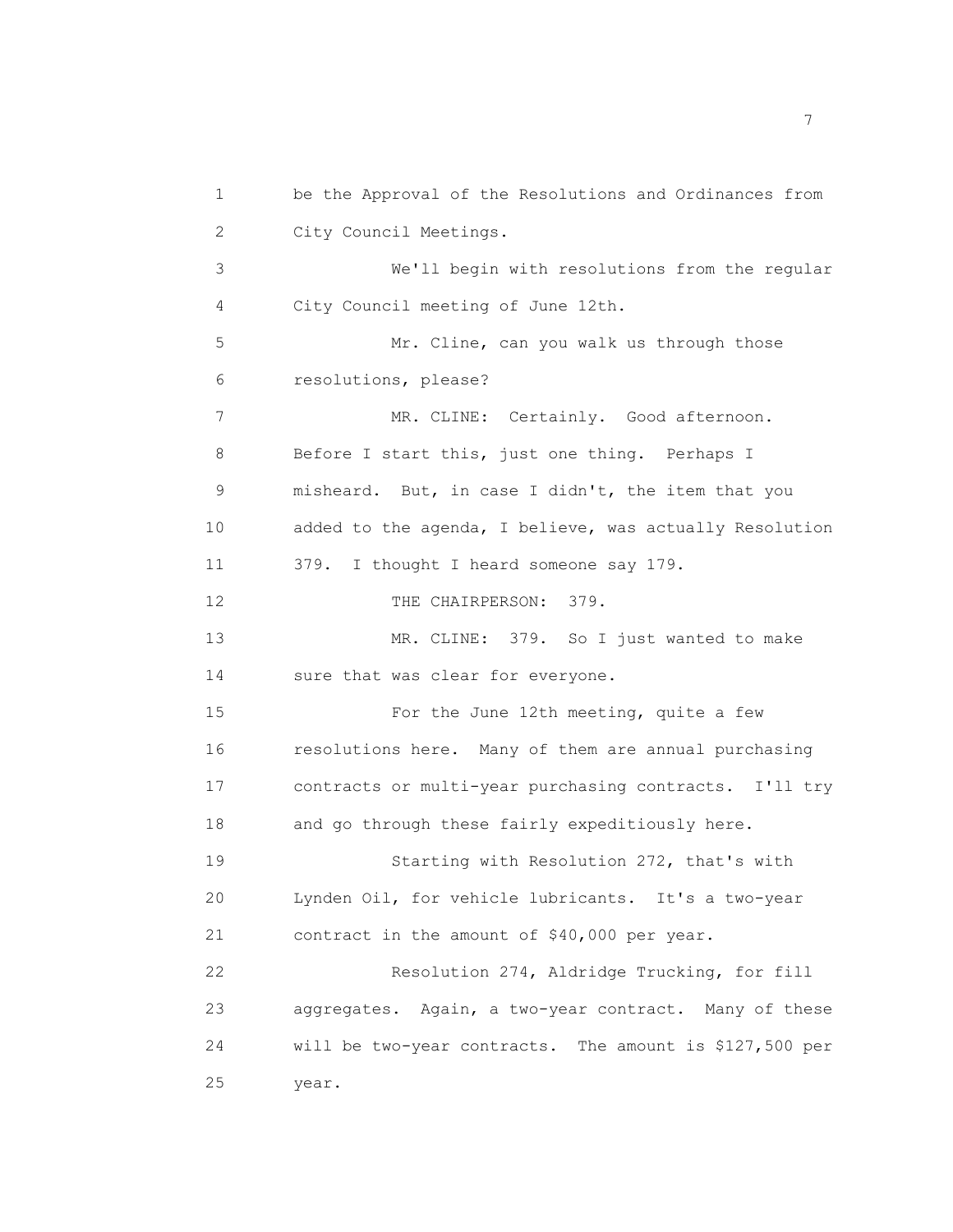| 1  | Resolution 275, Modern Concrete, for concrete            |
|----|----------------------------------------------------------|
| 2  | materials in the amount of \$174,500.                    |
| 3  | Resolution 276, KMI Maintenance, for the                 |
| 4  | sidewalk replacement program in the amount of \$125,000. |
| 5  | Resolution 277, Hatch Enterprises, also for              |
| 6  | the sidewalk replacement program, in the amount of       |
| 7  | \$125,000.                                               |
| 8  | Resolution 278 is a change order with the                |
| 9  | Cornerstone Municipal Benefits for third-party           |
| 10 | administration of some of the City's health care         |
| 11 | programs, in the amount of \$120,000.                    |
| 12 | Resolution 279.2, Michigan Electrical Supply,            |
| 13 | for traffic barricades, that's a contract in the amount  |
| 14 | of \$65,000 per year.                                    |
| 15 | Resolution 280, MD Solutions, for traffic                |
| 16 | sign posts, in the amount of \$50,000.                   |
| 17 | Resolution 281, Vulkan, Incorporated, for                |
| 18 | traffic signs, \$100,000 per year.                       |
| 19 | Resolution 282, Carrier and Gable, for                   |
| 20 | traffic signal repair parts. That's a two-year           |
| 21 | agreement, in the amount of \$140,000 per year.          |
| 22 | You have Resolution 284, which is the                    |
| 23 | acceptance of the grant from Federal Emergency           |
| 24 | Management Agency, FEMA, in the amount of \$267,000.     |
| 25 | And that will be purchasing 34 SCBA tanks, S-C-B-A, for  |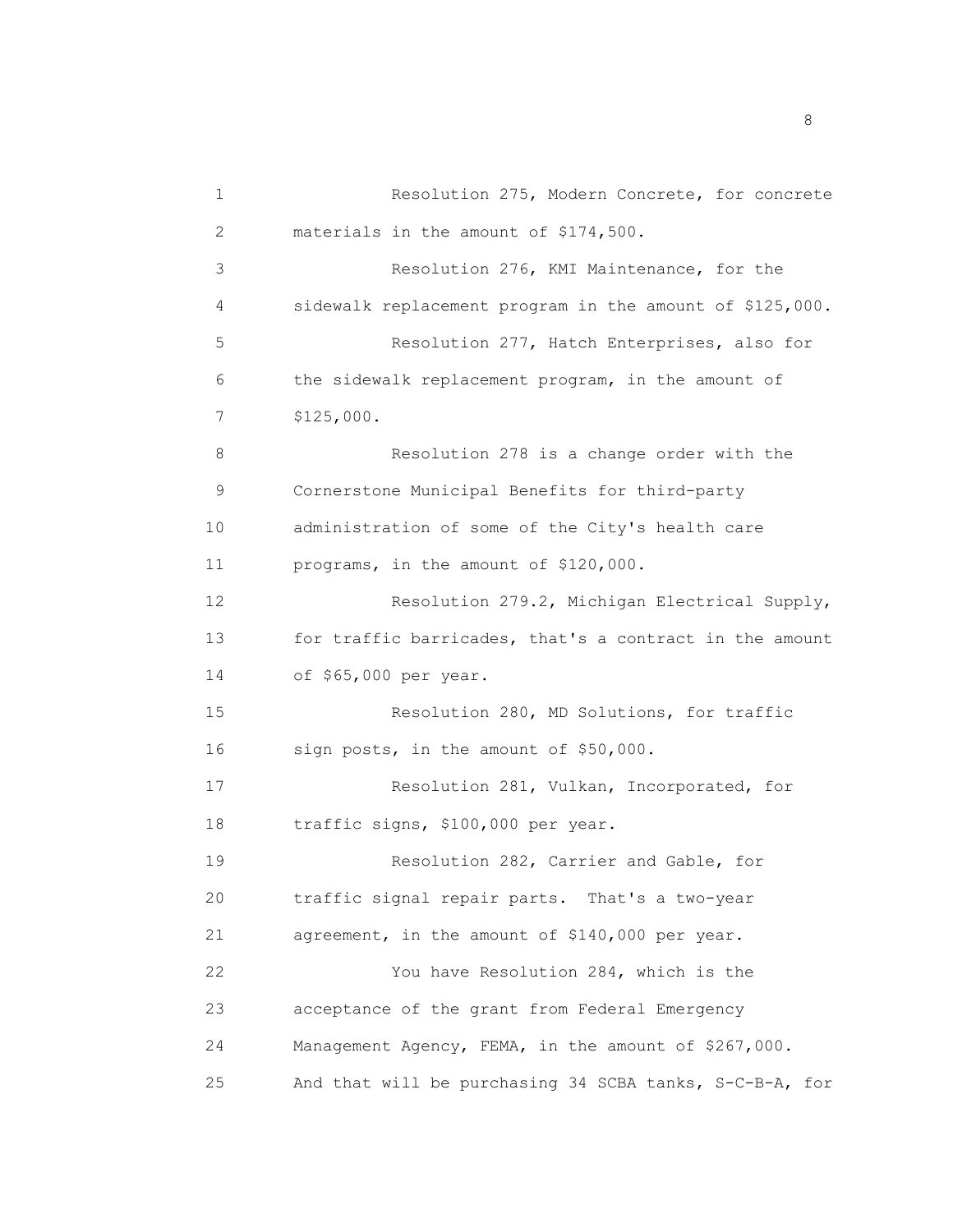1 the Fire Department and 34 pairs of turnout gear for 2 the firefighters.

3 You have Resolution 285, which is the sale of 4 ten City-owned lots to adjacent property owners. This 5 will facilitate the City in closing out the NSP 6 program, which is a Federal Housing Program. The 7 projected revenue for that amount is \$46,000 -- 8 slightly over \$46,000.

9 You have Resolution 286, with the Lake 10 Agency, to manage the excess workers' compensation 11 insurance program in the amount of \$79,000.

12 You have Resolution 288, which is the 13 decertification of five city streets, which is a 14 requirement by the Department of Transportation. These 15 streets are no longer in use by the City so they have 16 to be listed as not in service. It is, as I understand 17 it, .44 miles of City streets. So that is being taken 18 off.

19 You have Resolution 289, which is the 20 scheduling of a public hearing for an obsolete property 21 certificate. I believe I said scheduling of a public 22 hearing. That is scheduled for July 10th.

23 You have Resolution 323, which is a budget 24 amendment for the Water Credit Program. That will 25 permit \$41,000 in reimbursement to the City from the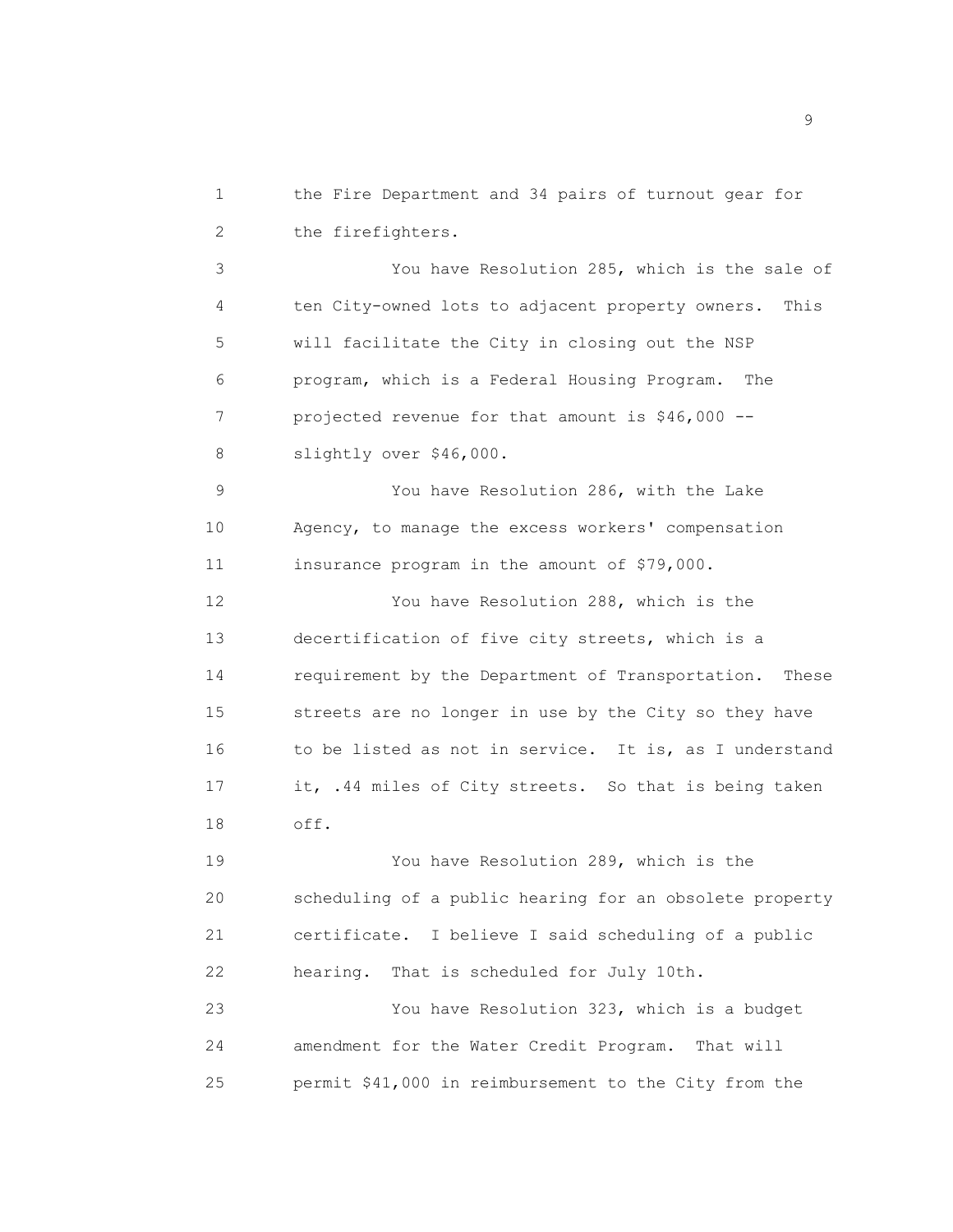1 State of Michigan.

2 You have Resolution 325, which is a contract 3 with the Michigan Department of Transportation for 4 water main replacement on Stewart Avenue and Andrews 5 Streets. I believe that is an intersection. That is a 6 \$1.2 million project. 7 And I believe that is all of the resolutions. 8 THE CHAIRPERSON: Are there questions for 9 Mr. Cline regarding any of the foregoing resolutions? 10 MR. TARVER: Mr. Cline, maybe this is a 11 question for the City Finance people. I just wanted to 12 be sure that none of these resolutions create a 13 negative exception to the two-year budget that was just 14 approved. Everything is in line with that budget? 15 MR. CLINE: I certainly wouldn't want to 16 speak for the City. But, to the best of my knowledge, 17 we've handled these for several years. These are 18 typically-budgeted expenditures for these type of 19 service contracts. If anyone from the City wishes to 20 speak on that, they certainly can. 21 THE CHAIRPERSON: I see Ms. Steele from the 22 Finance Department. 23 MS. STEELE: Yes. They're all budgeted 24 items. We wouldn't -- certainly would not be moving 25 forward anything that would put us into a deficit. But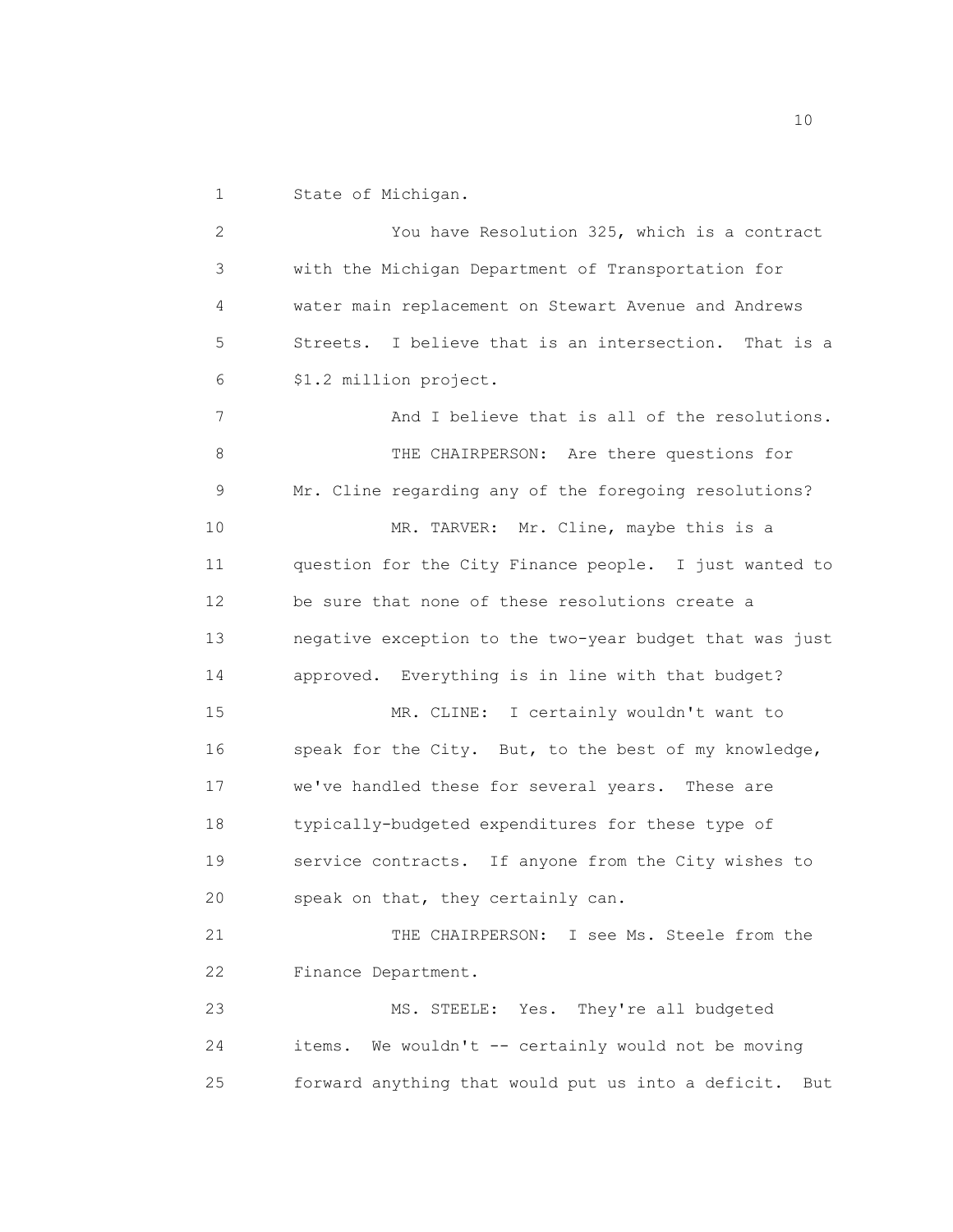1 the budget was approved and these are in association 2 with that budget. The expenses were already 3 pre-encumbrances. 4 MR. TARVER: And, just for informational 5 purposes, the lots that were sold to adjacent lot 6 holders, are those residential or commercial or a mix 7 of both? 8 MS. STEELE: I believe they were residential 9 because they were in our Smith Village complex. And so 10 I believe they were all residential. 11 MR. TARVER: Thank you. 12 MS. STEELE: Uh-huh. 13 THE CHAIRPERSON: Any other questions? 14 Is there a motion that the foregoing 15 resolutions from the regular City Council meeting of 16 June 12th be approved? 17 MR. TARVER: So move. 18 MR. NEWMAN: Support. 19 THE CHAIRPERSON: Any discussion? 20 Hearing none, those in favor of the motion, 21 please say "aye". 22 BOARD MEMBERS: Aye. 23 THE CHAIRPERSON: Opposed? 24 Motion is adopted. 25 Mr. Cline?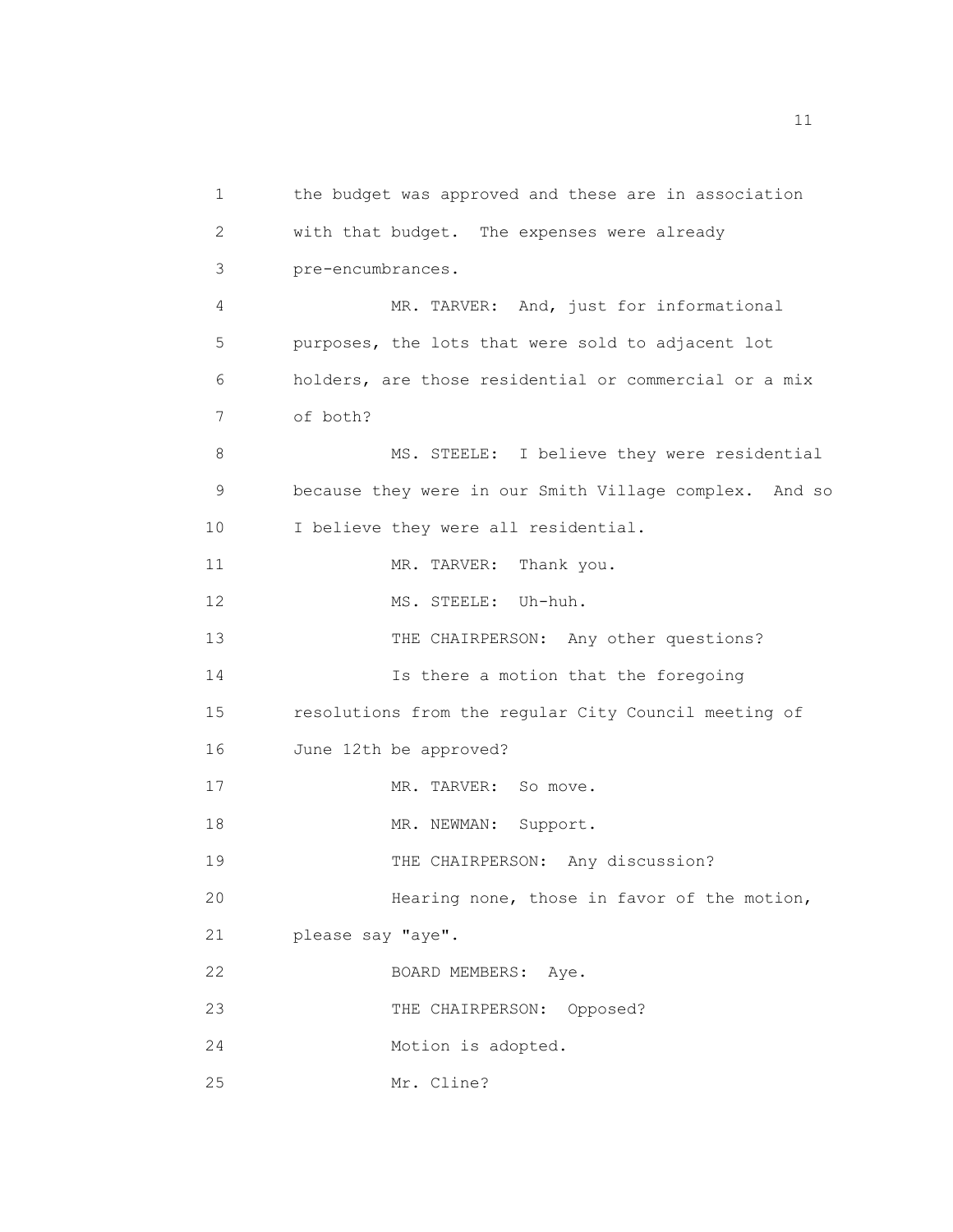1 MR. CLINE: Yes. We also, from the same 2 meeting, have a series of resolutions, Numbers 208 3 through Number 214, which enacted some amendments to 4 the City's purchasing ordinances, in a series of 5 things. These were adopted by the City Council. 6 We subsequently learned that the Mayor issued 7 a veto for those -- for those ordinances. And I was 8 just actually handed a note that -- I believe last --9 or, actually, at Monday's meeting, the City Council 10 considered an override of the Mayor's veto and that did 11 not pass. So these items have been effectively vetoed, 12 if my understanding is correct. 13 THE CHAIRPERSON: Yes. We will take no 14 action upon those resolutions. 15 Then we'll proceed to Item B, which are three 16 resolutions, 264.1, 273 and 327. 17 MR. CLINE: Yes. Those three resolutions --18 273, Resolution 273, was a three-year contract with 19 Knoblock Ace Hardware in the amount of \$42,000 for hand 20 tools. 21 Resolution 327 was, effectively, an 22 acknowledgment of a cooperative venture with the City 23 of Burton to remove some individuals within their 24 jurisdiction from the City water system. 25 And Resolution 264.1, I believe, were some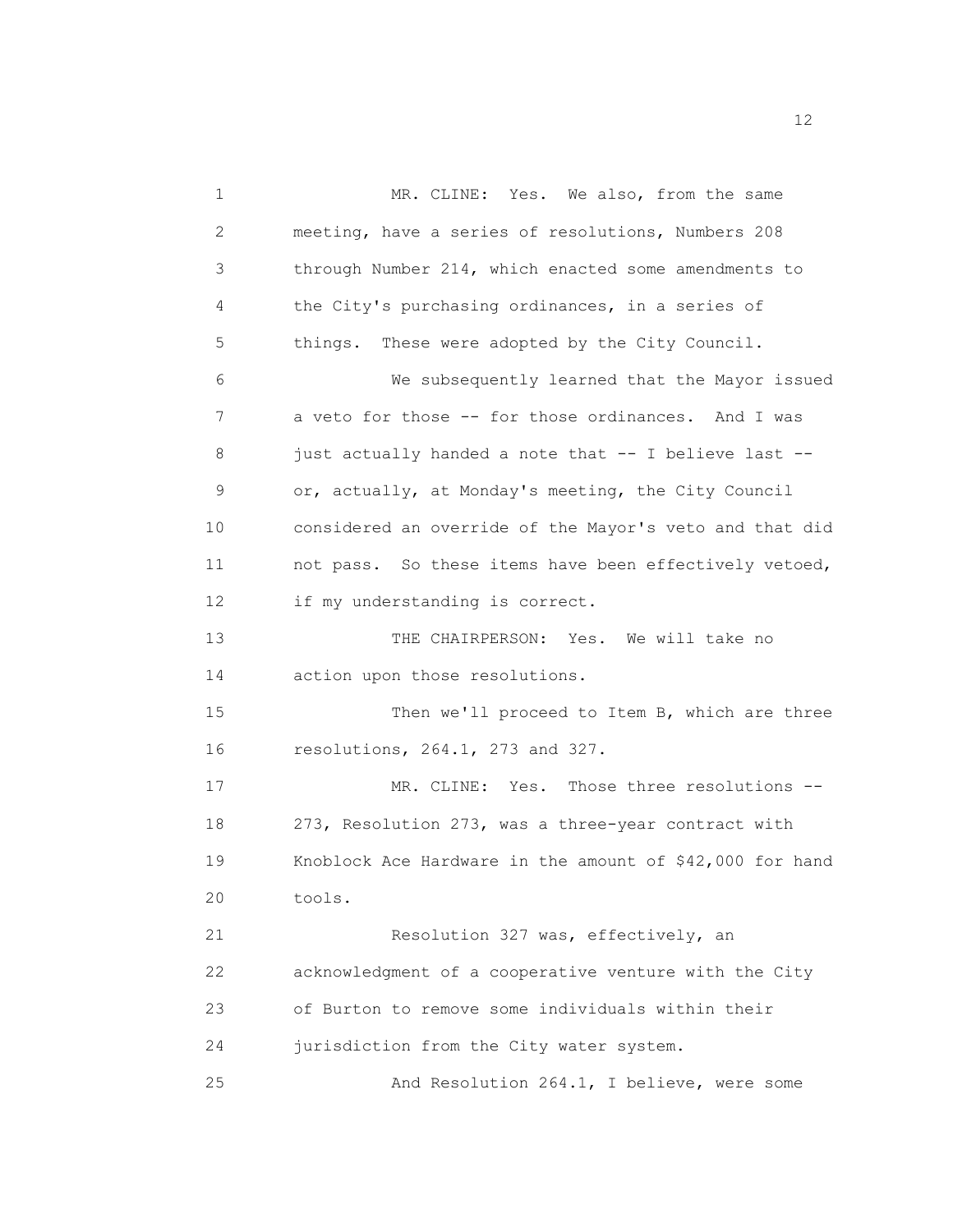1 amendments to the City Council Rules of Procedure. 2 Those resolutions we received, they did not have all 3 the required signatures on those resolutions. So it's 4 been a standing practice of this Board not to consider 5 those, at that time, until we get all the signatures. 6 THE CHAIRPERSON: Without objection, then, 7 regarding those three resolutions, which we'll be happy 8 to take up once they're submitted with all the required 9 signatures, we'll proceed to resolutions from the 10 regular City Council meeting of June 26th. 11 Mr. Cline. 12 MR. CLINE: Yes. Again, we have quite a 13 number of purchasing-related contracts. I will go 14 through these. Again, I apologize if I sort of get out 15 of order with a couple here. 16 Starting with Resolution 329, that is with 17 Mckay Electric, that is a three-year agreement for 18 \$126,000 per year for modular equipment. 19 We have Resolution 330, with a company 20 Hydrodynamics, for large pump repairs, in the amount of 21 \$65,000 per year. 22 Resolution 331, with Platinum Mechanics, for 23 welding services, in the amount of \$52,500 per year. 24 Resolution 332, Bearing Distribution, for 25 machine repair parts, in the amount of \$74,500 per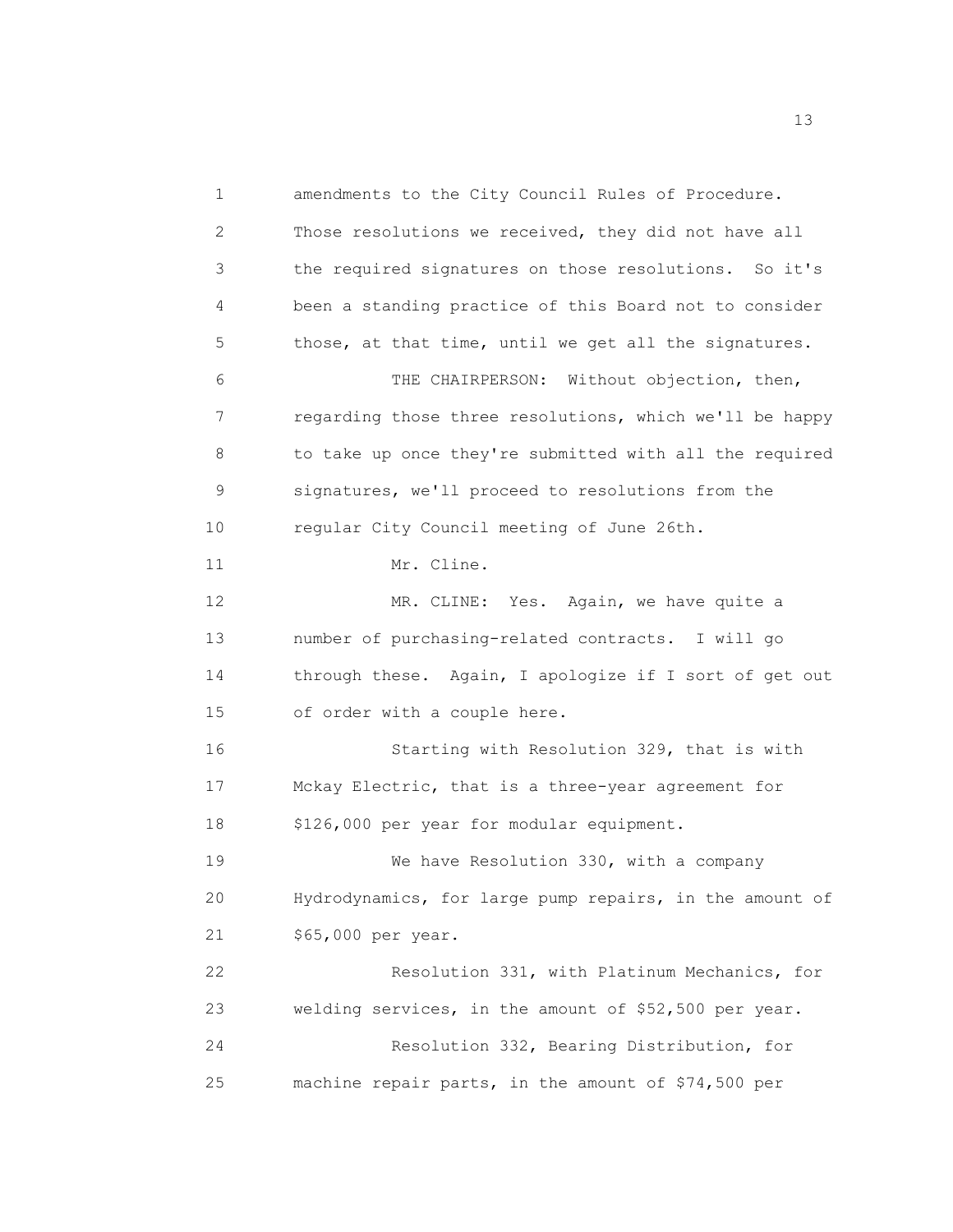1 year.

2 Resolution 333, Newkirk Electric, for 3 electrical support services, in the amount of \$46,000 4 per year. 5 Resolution 334, William E. Walter, for HVAC 6 repair and maintenance, in the amount of \$179,000 per 7 year. That is a three-year agreement. 8 Resolution 335, with Etna, for water main 9 parts, in the amount of \$170,000. 10 Resolution 336, Otis Elevator, for elevator 11 maintenance and inspections services. That is a 12 contract for \$28,946 per year. That is for three 13 years. 14 Resolution 337, with Shannon Chem Co, for 15 phosphoric acid purchases, in the amount of \$85,000. 16 Resolution 338, PVS Chemicals, for sodium 17 hydroxide, \$160,000 for that purchase. 18 Resolution 339, again, with PVS Chemicals, 19 for chlorine purchases, in the amount of \$80,000. 20 Resolution 340 -- 340, I'm sorry, Boyd Lawn, 21 for mowing services. That is in the amount of \$7,600 22 per year. 23 Resolution 341, Dover & Company, for overhead 24 door maintenance, in the amount of \$122,000. 25 Resolution 343, Ace Saginaw Paving, for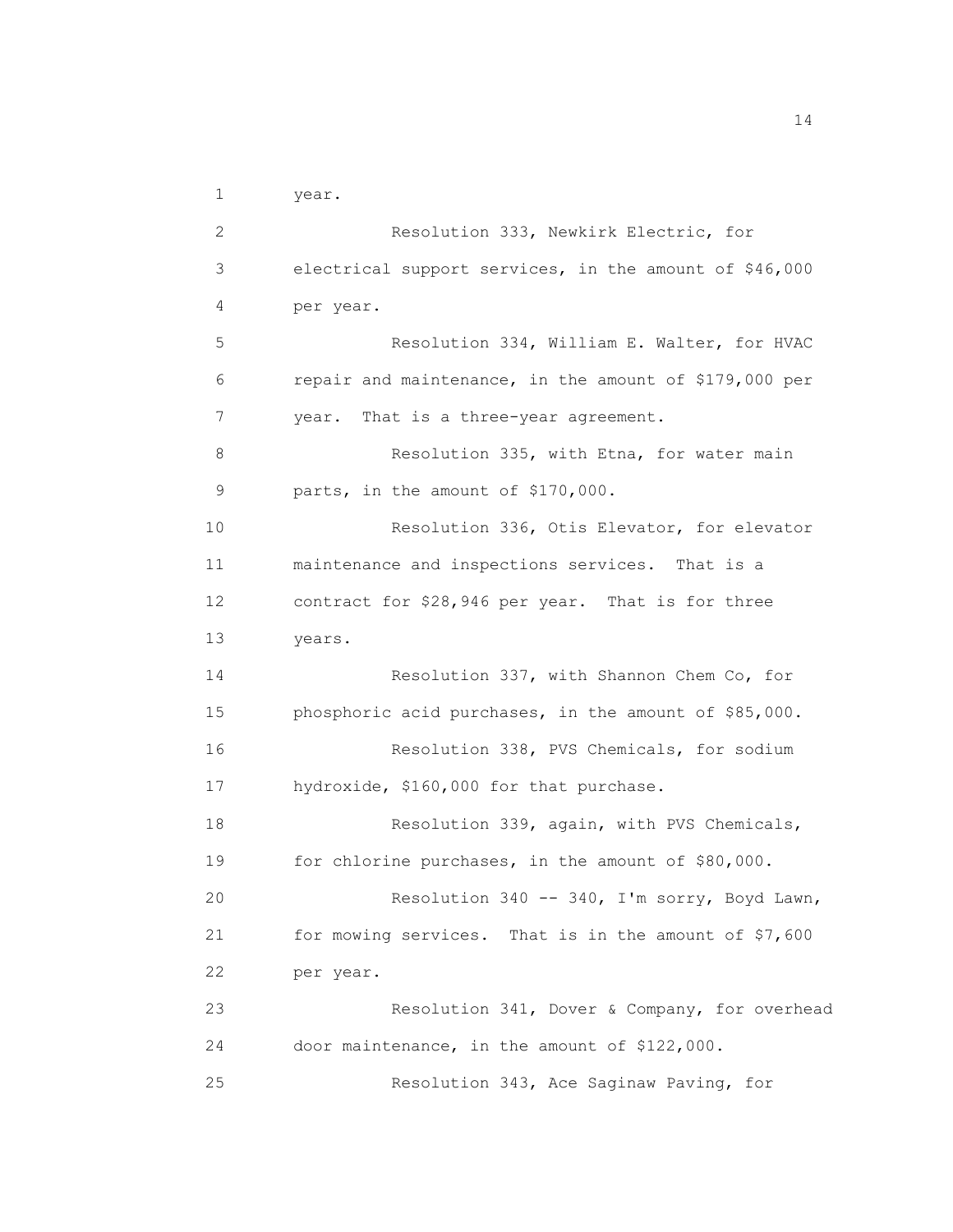1 asphalt materials, in the amount of \$383,000. 2 Resolution 344, ERG Environmental, for HHW 3 collection activities, in the amount of \$85,000. 4 Resolution 345, EJ USA, for hydrants, 5 manholes and related covers, in the amount of \$170,000. 6 Resolution 346 is an agreement with the 7 Michigan Department of Transportation, for 8 reconstruction on Fenton Road, in the amount of 9 \$465,000. 10 Resolution 350 is a grievance settlement with 11 one of the City's bargaining units. And that will 12 resolve some dispute over paid time off. 13 You have Resolution 352, which is a budget 14 amendment. That is the TIGER grant that the Mayor 15 spoke of, for the street repairs in the amount of \$20 16 million. 17 You have Resolution 355, which is an 18 additional decertification of 1.59 miles of City 19 streets. Again, this is required by the Department of 20 Transportation. And those are at various locations 21 throughout the City. 22 Let's see. Resolution 347 -- I believe I 23 skipped that one -- is a development agreement with the 24 Lear Corporation. This would be for -- entails the 25 planned purchase of property on Hamilton Road and to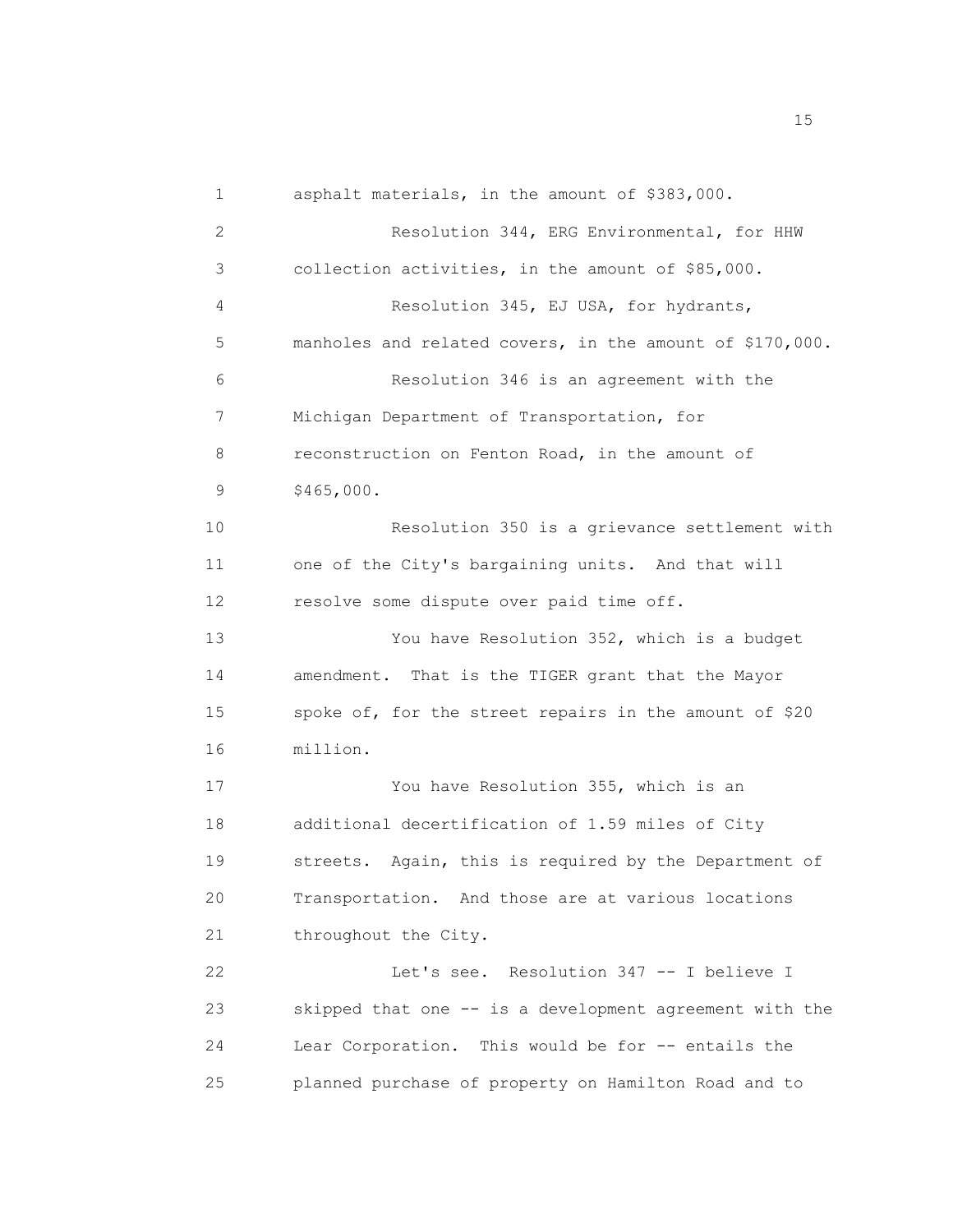| 1  | ensure future development of that parcel.              |
|----|--------------------------------------------------------|
| 2  | You have Resolutions 351, which is a budget            |
| 3  | amendment to permit legal fee reimbursement from the   |
| 4  | State of Michigan to the City, in the amount of        |
| 5  | \$337,000.                                             |
| 6  | You have Resolution 353, which is also a               |
| 7  | budget amendment to permit the receipt of grant funds, |
| 8  | in the amount of \$11,500, from the State of Michigan  |
| 9  | for Treasury-related services.                         |
| 10 | And you have Resolution -- no. I'm sorry.              |
| 11 | Resolution 353 -- I believe that's it.                 |
| 12 | THE CHAIRPERSON: Questions for Mr. Cline               |
| 13 | regarding any of the foregoing resolutions?            |
| 14 | Is there a motion, then, that the foregoing            |
| 15 | resolutions from the Regular City Council meeting of   |
| 16 | June 26th be approved?                                 |
| 17 | MR. NEWMAN: So move.                                   |
| 18 | THE CHAIRPERSON: Support?                              |
| 19 | MR. TARVER:<br>Support.                                |
| 20 | THE CHAIRPERSON: Motion's made and                     |
| 21 | supported. Any discussion?                             |
| 22 | Hearing none, those in favor of the motion,            |
| 23 | please say "aye".                                      |
| 24 | BOARD MEMBERS: Aye.                                    |
| 25 | THE CHAIRPERSON: Opposed?                              |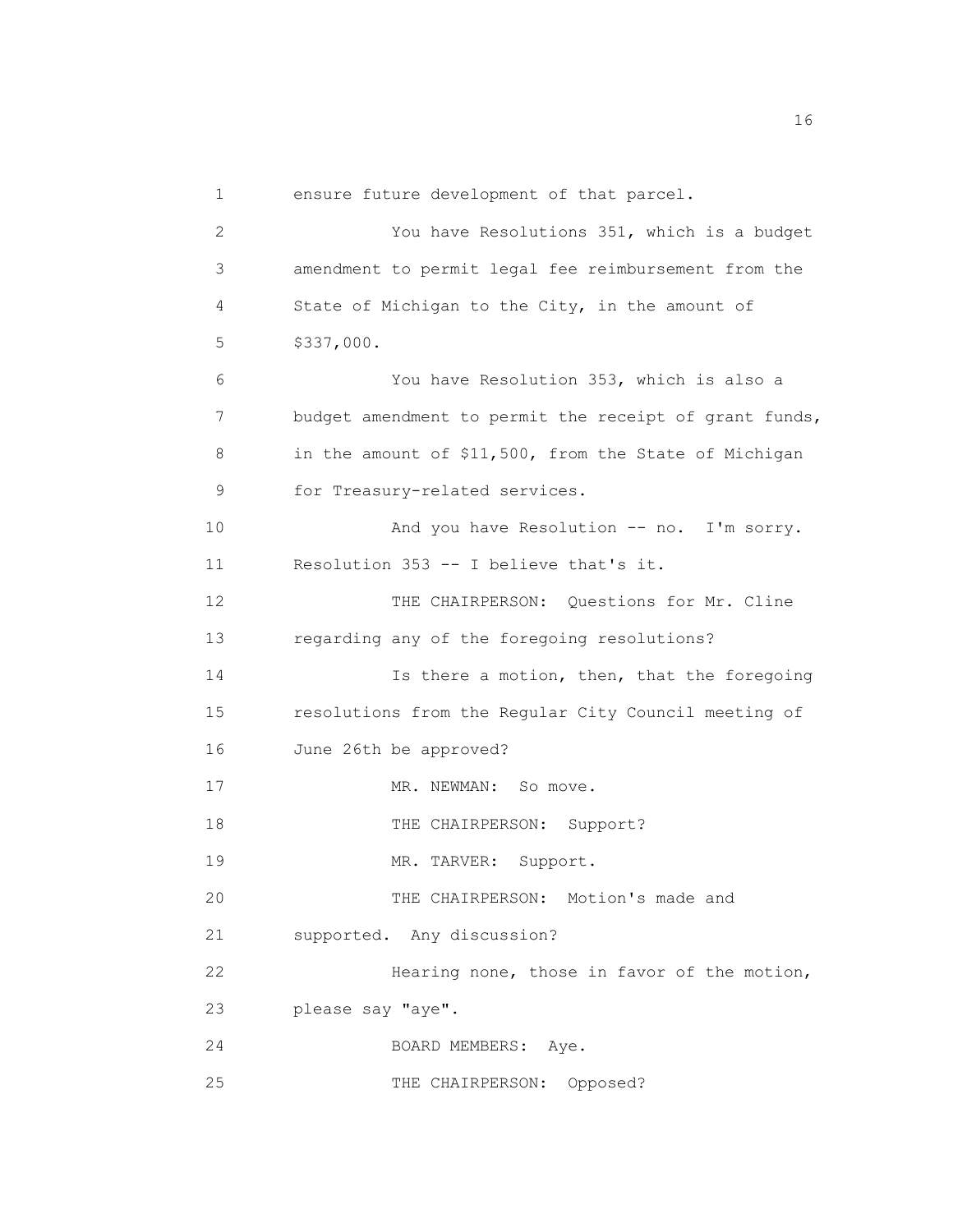1 Motion is adopted. 2 Next we have Resolution 356, which, I 3 believe, was an invitation from the City Council to 4 participate in mediation of pending litigation. We 5 also received communication regarding that issue from 6 the Administration and we will return Resolution 356 7 without taking any action because the Department of 8 Treasury will be communicating its response to us by 9 means other than the resolution. 10 Next we have, I believe, Resolutions 348.1 11 and 349.1 that we had initially separated out because 12 they were lacking one or more signatures, I believe. 13 Am I correct, Mr. Cline, that those 14 signatures that were missing have now been provided? 15 MR. CLINE: Yes, they have. 16 MR. NEWMAN: So, if you can describe for us 17 those -- the substance of those two resolutions. 18 MR. CLINE: Yes. Both of these resolutions 19 offer a -- what the City calls a personal service 20 agreement to individuals to act as right-of-way 21 enforcement officers, to monitor -- as I understand, 22 monitor activities that occur within the City 23 right-of-ways along City streets and to ensure that all 24 activities are done properly and in accordance with the 25 permission granted for those activities.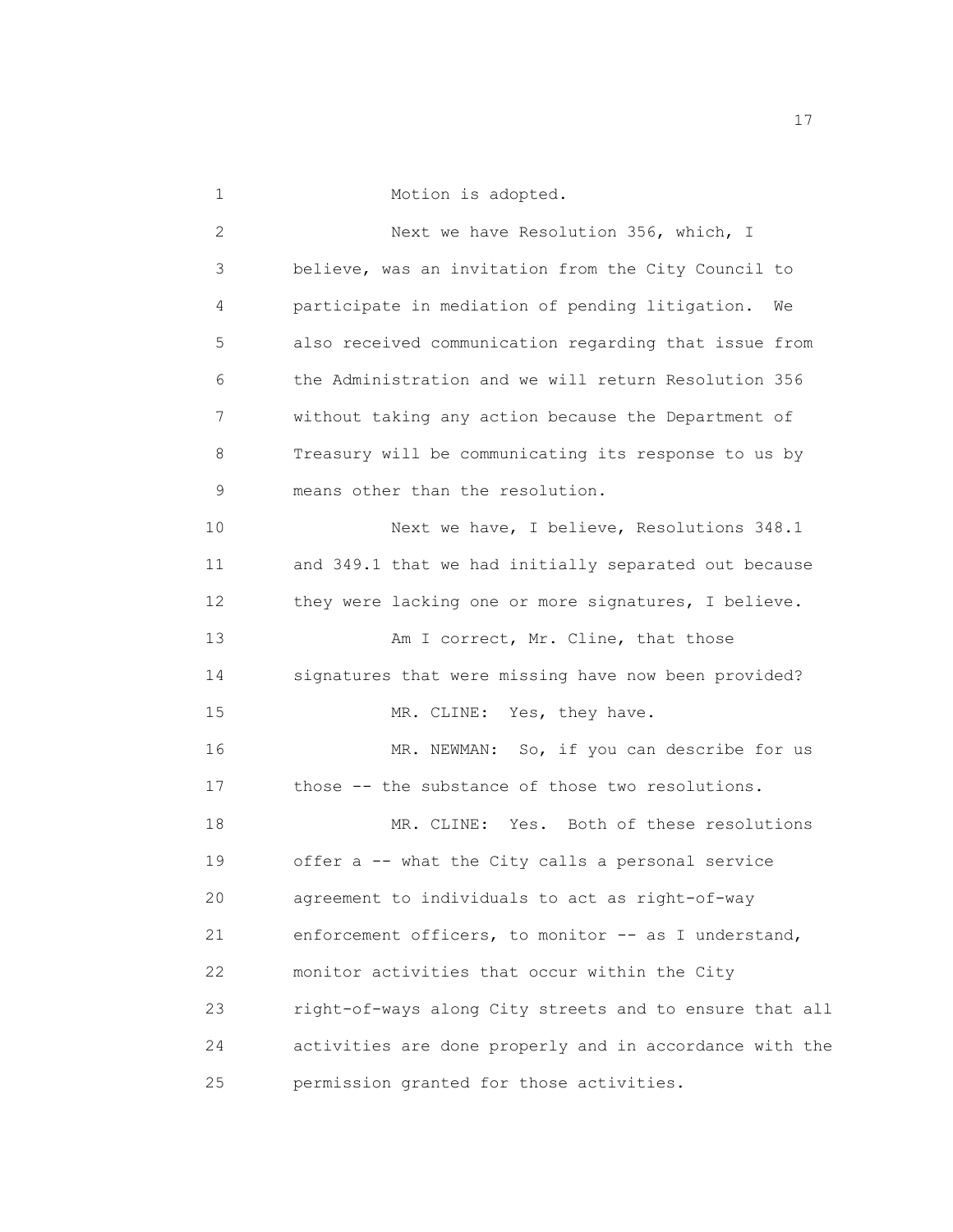1 THE CHAIRPERSON: Questions for Mr. Cline? 2 1f not, is there a motion that Resolutions 3 348.1 and 349.1, again, from the Regular City Council 4 meeting of June 26th, be approved? 5 MR. TARVER: So move. 6 MR. NEWMAN: Support. 7 THE CHAIRPERSON: Any discussion? 8 Hearing none, those in favor of the motion, 9 please say "aye". 10 BOARD MEMBERS: Aye. 11 THE CHAIRPERSON: Opposed? 12 Motion is adopted. 13 Next would be Resolution 379 from the Regular 14 City Council meeting of June -- of July 10. 15 Mr. Cline? 16 MR. CLINE: Yes. We received this today. 17 It's a request for a personal service agreement for a 18 Certified Water Plant Operator from a company known as 19 F&V Operations and Resource Management, Incorporated, 20 out of Grand Rapids. My understanding of this 21 situation is that the City's licensed operator, which 22 is required to be in place, has left the service of the 23 City. So this agreement will provide a licensed 24 operator for the City water facilities. 25 I don't know if there's any additional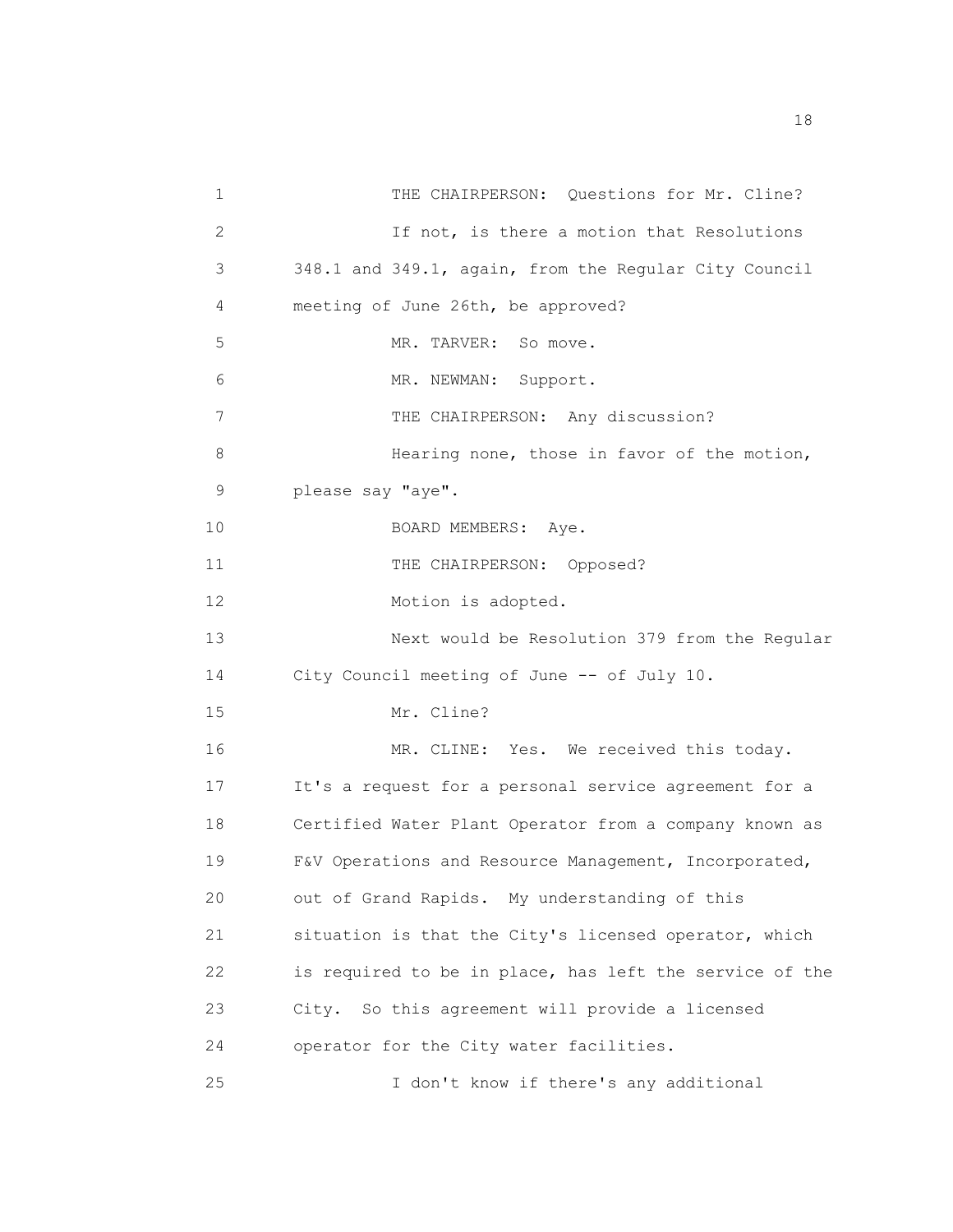1 questions on that.

2 THE CHAIRPERSON: Given the fact that this 3 resolution was approved by the Council two days ago 4 and, therefore, is still within the 168 hours the Mayor 5 has to veto an item under the Charter, it would be 6 customary for us to ask whether or not there is any 7 intent to veto this particular resolution. 8 MR. JONES: No, there is no intentions on the 9 Mayor's part to veto this. 10 THE CHAIRPERSON: Thank you. 11 MR. JONES: Thank you. 12 THE CHAIRPERSON: Is there a motion, then, 13 that Resolution 379 from the Regular City Council 14 meeting of July 10th be approved? 15 MR. NEWMAN: Move approval. 16 MR. TARVER: Support. 17 THE CHAIRPERSON: Is there any discussion? 18 MR. TARVER: I just had a question as to 19 whether there were any special circumstances related to 20 the departure of the previous operator or what -- what 21 were the circumstances of the departure of that person? 22 MR. JONES: Well, I guess the circumstances 23 that were mentioned is that the City of Flint continues 24 to have employees recruited away because our pay is not 25 competitive. And so, as we move forward in this year,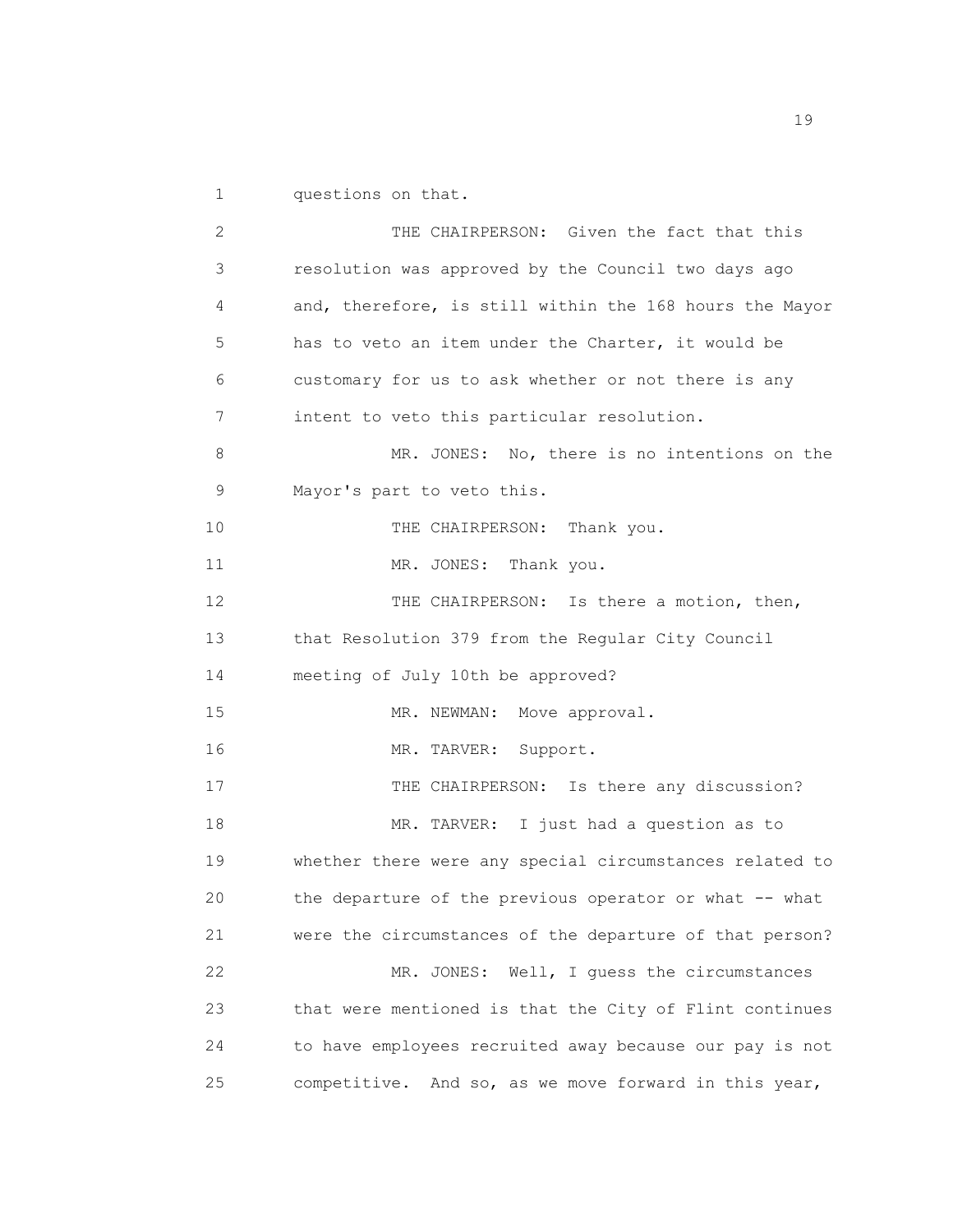1 there is -- there are plans to have a pay study done so 2 that we can think about what needs to happen in order 3 for the City of Flint to be more competitive in 4 attracting and retaining employees. 5 MR. TARVER: Oh, Okay. Thank you. 6 THE CHAIRPERSON: Any further questions? 7 The question is on the adoption of the 8 motion. Those in favor, please say "aye". 9 BOARD MEMBERS: Aye. 10 THE CHAIRPERSON: Opposed? 11 Motion is adopted. 12 Next item would be -- Mr. Cline. 13 MR. CLINE: Mr. Chairman, I'm sorry. The 14 City has just asked if we could back up to Resolution 15 273 from the June 12th meeting, which was a purchase 16 contract for hand tools, a multi-year contract. And 17 that resolution, we received it without all the 18 subsequent signatures. That resolution has been 19 signed. I have a copy of it here in front of me. No 20 one realized that we didn't have a signed copy of that. 21 And so they're asking if we could, perhaps, 22 reconsider that and address that for them. It would 23 certainly help them. I do have copies if you'd like to 24 see them. 25 THE CHAIRPERSON: Resolution 273?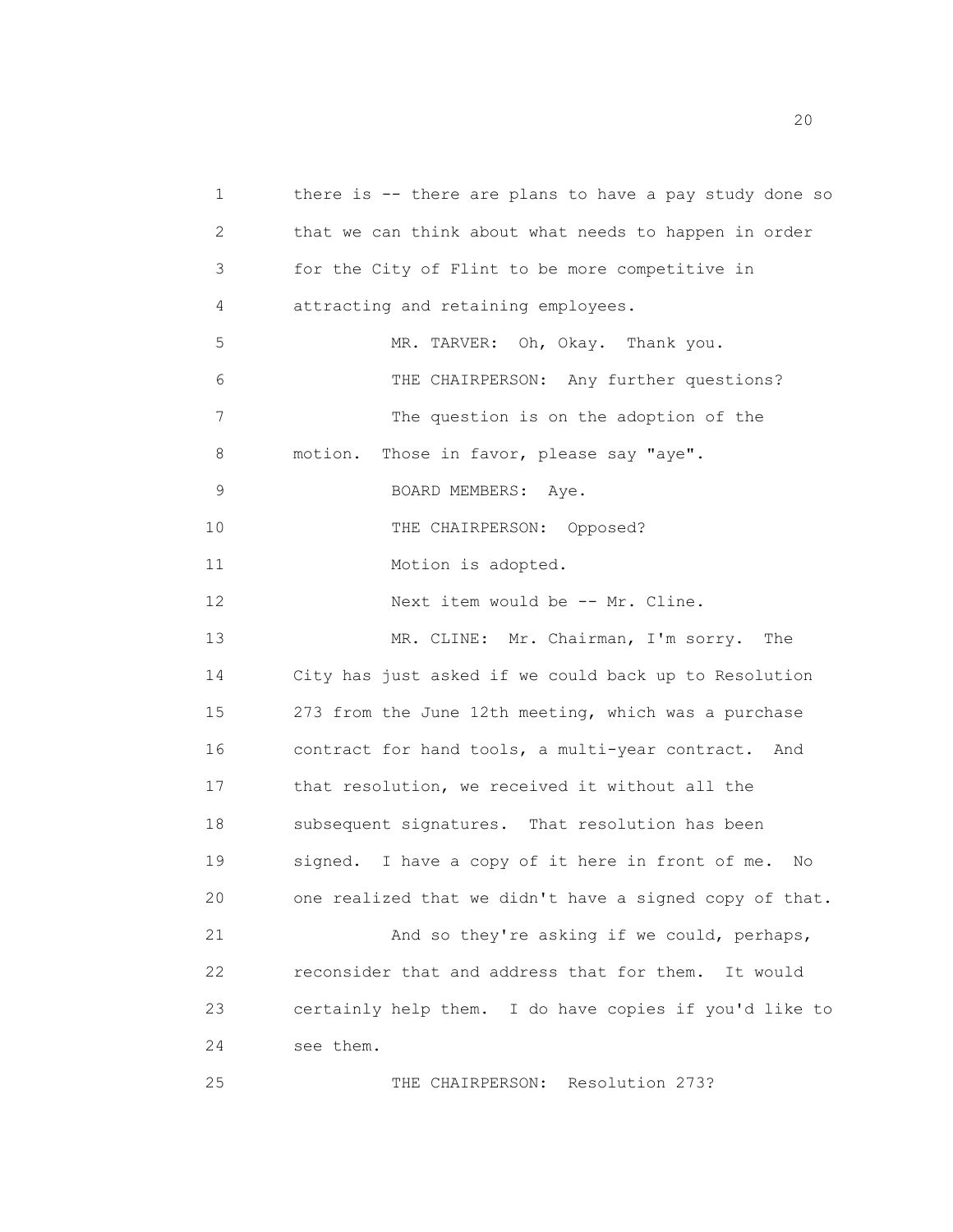| 1  | MR. CLINE: Yes. That is one of those                   |
|----|--------------------------------------------------------|
| 2  | standard multi-year purchasing contracts. I have       |
| 3  | looked at it and I don't find anything particularly    |
| 4  | unusual about it. I believe the lack of signatures was |
| 5  | just a -- just an oversight, you know. So I would      |
| 6  | certainly suggest that we can take action on it.       |
| 7  | THE CHAIRPERSON: Any objection to its                  |
| 8  | reconsideration, gentlemen?                            |
| 9  | MR. TARVER:<br>No.                                     |
| 10 | MR. NEWMAN: No.                                        |
| 11 | THE CHAIRPERSON: Is there a motion, then,              |
| 12 | that Resolution 273 from the Regular City Council      |
| 13 | meeting of June 12th be approved?                      |
| 14 | MR. TARVER: So move.                                   |
| 15 | MR. NEWMAN: Support.                                   |
| 16 | THE CHAIRPERSON: Any discussion?                       |
| 17 | Hearing none, those in favor of the motion,            |
| 18 | please say "aye".                                      |
| 19 | BOARD MEMBERS: Aye.                                    |
| 20 | THE CHAIRPERSON: Opposed?                              |
| 21 | Motion is adopted.                                     |
| 22 | Next item would be City Administrator.                 |
| 23 | Mr. Jones?                                             |
| 24 | MR. JONES: So good afternoon, again.<br>I              |
| 25 | guess I'm going to start by saying thank you for       |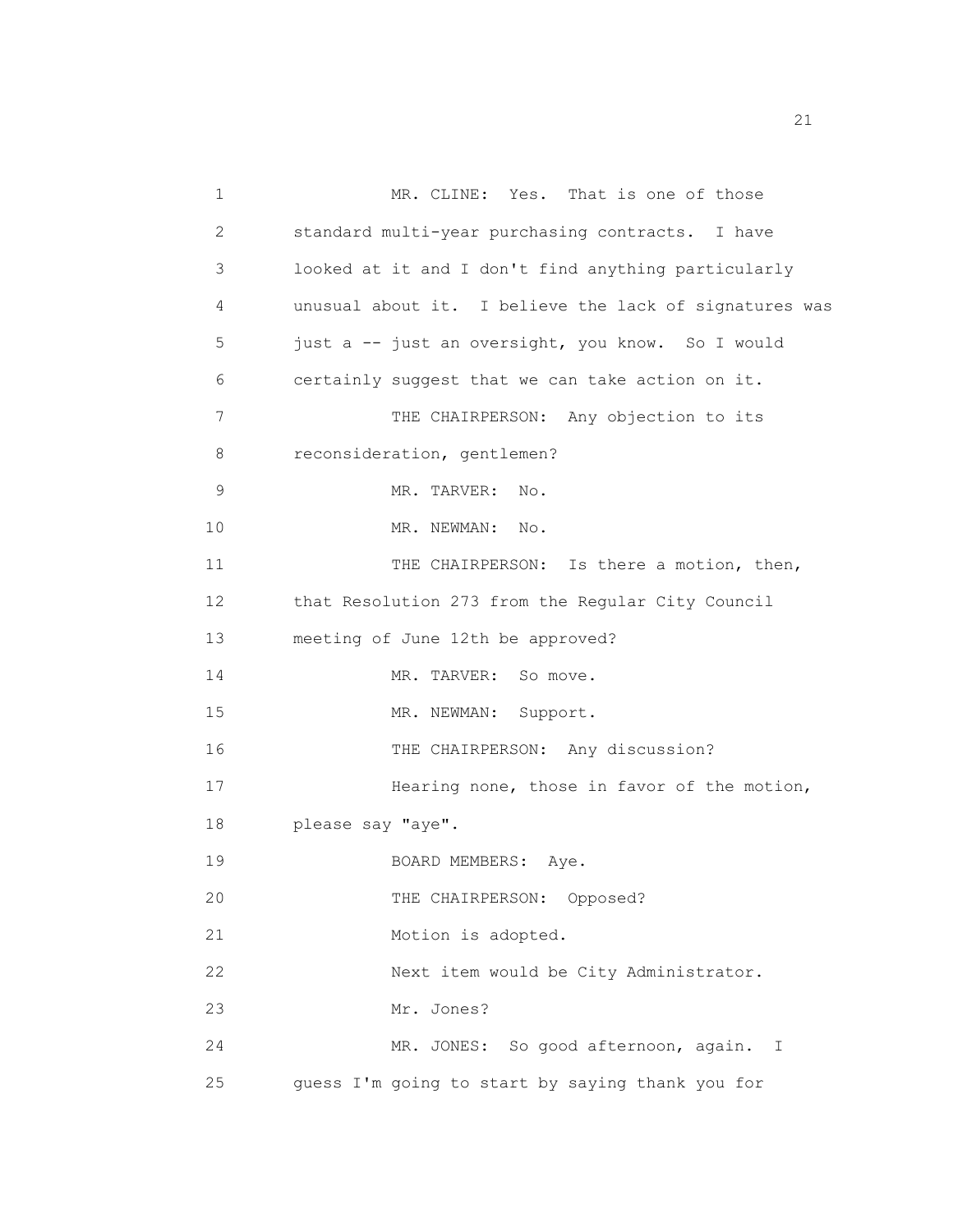1 approving all of the resolutions that you just 2 approved. Namely, there is a resolution for a 3 development agreement with the Lear Corporation. And 4 so the Mayor is extremely excited about that new 5 development that will be coming to Flint, recognizing 6 that it will bring jobs, which are extremely important 7 as we go forward. So thank you for that. 8 And then, at this time, I'm going to ask 9 Dawn Steele to come forward and she will present the 10 Budget to Actual for this report. Thank you. 11 MS. STEELE: Good afternoon, again. You 12 should have, hopefully, before you a copy of our Budget 13 to Actual for all of our operating funds. This was 14 through May 31st. June 30th is our fiscal year end so 15 we are getting ready to close out the books. As I was 16 going over this earlier today, I didn't see anything 17 unusual that popped out at me. 18 We have to keep in mind that our revenues -- 19 some of our revenues, if we get anything within the 20 next -- by August 31st, they will be approved back. So 21 a couple of the funds look like they have more 22 expenditures than revenues and I think that that will 23 be not so when we close out the books, probably in 24 September, and then our audit will start. 25 So, if you have any questions, I'll be happy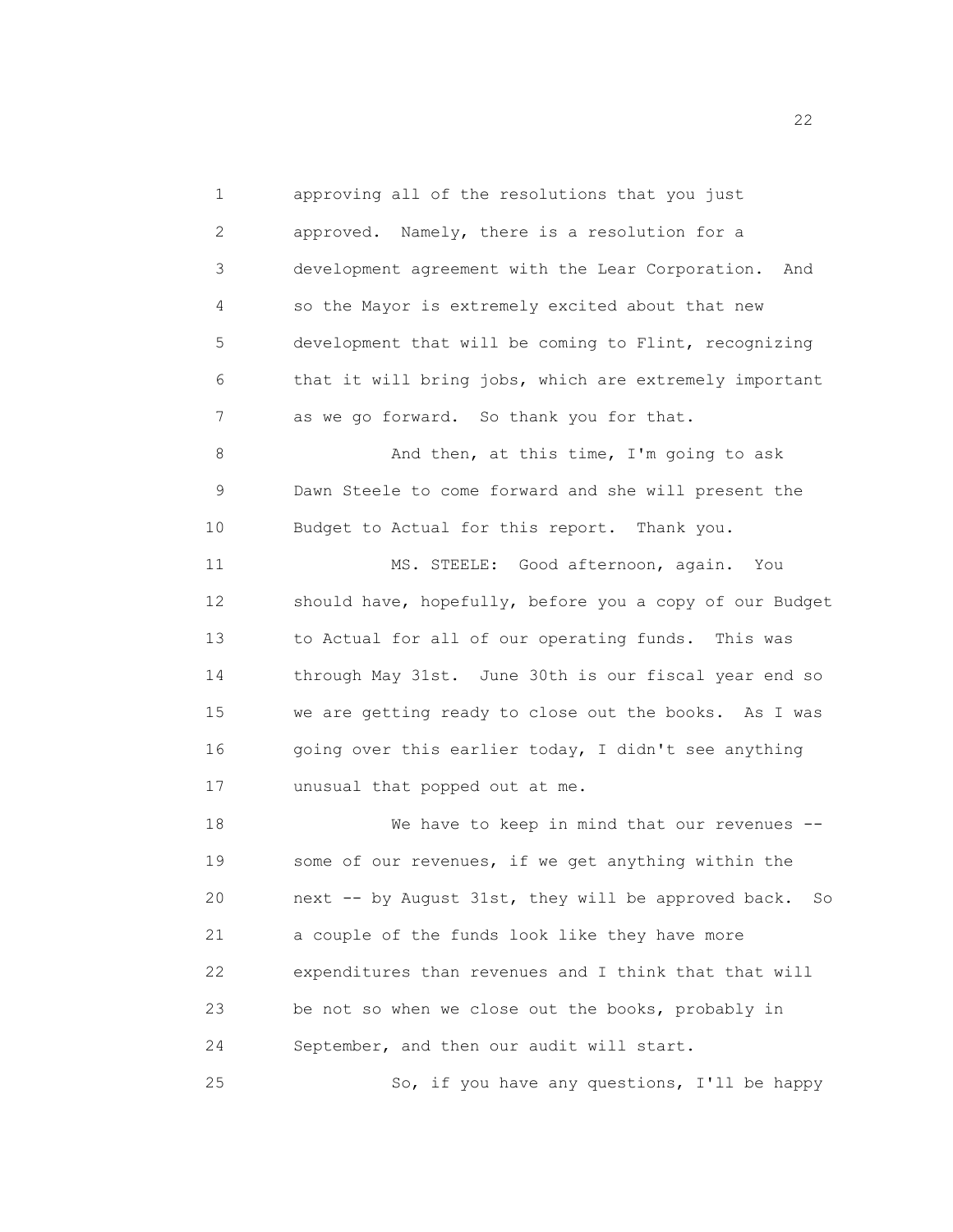1 to answer any of them for you.

2 THE CHAIRPERSON: I do have one question 3 regarding the nomenclature of the Budget to Actual. I 4 just want to make sure I understand this. And I'm 5 looking at Fund 101, which is the general fund. For 6 the '16/'17 fiscal year, the amended budget for 7 revenues shows 49.9 million. The next column, over to 8 the right, "Activity through the end of May", 9 41.5 million. And, in the column next to that, next to 10 the last column, we have a balance. 11 If I understand this correctly, this isn't --12 the \$8.5 million isn't really an available balance, 13 it's the difference between budgeted revenues and 14 revenues realized through the end of May? 15 MS. STEELE: Right, it's the difference 16 between what we budgeted and what we received. 17 THE CHAIRPERSON: Okay. When I saw -- an 18 "available balance" would mean that you -- you had 19 collected 49.9 million in revenue and spent 41 million 20 and had 8 and a half million left over. 21 MS. STEELE: Okay. This is the format that 22 we've used for the last two years, I think. I can 23 probably retitle that, maybe, if you'd prefer, and just 24 say this is the un -- well, I don't even want to put 25 "uncollected" because expenditures are also falling on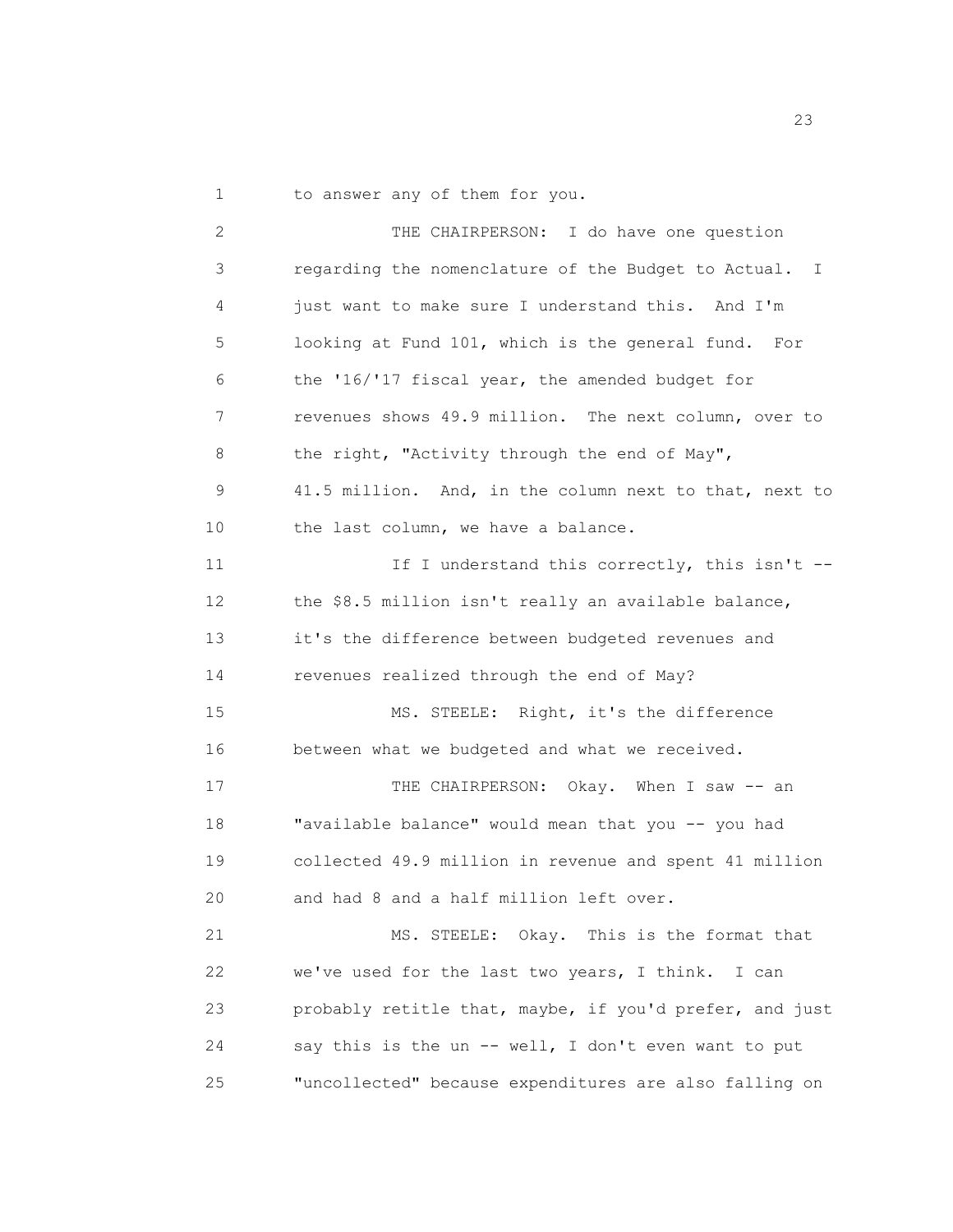1 that line item and available balances for expenditures 2 would be what we have not spent yet. 3 THE CHAIRPERSON: No, I wasn't suggesting 4 necessarily re-categorizing it. I just wanted to make 5 sure I understand what it was. In effect, you've 6 collected 83 percent of the revenue that was budgeted? 7 MS. STEELE: Right. And, as I just stated a 8 little bit earlier, just keep in mind that year-end is 9 June 30th. So income taxes we accrue back, 10 approximately 1.5 months. So June and 1 -- 11 two-and-a-half months of income tax hasn't been 12 collected yet for the year. 13 And same -- same thing with State-shared 14 revenue; we get a payment at the end of June and then 15 we get one at the end of August that is approved back. 16 So our revenue would be more in line, hopefully, by the 17 end of August, once all revenue is received. 18 THE CHAIRPERSON: Thank you. 19 MS. STEELE: Any other questions? 20 MR. TARVER: Could I ask someone -- I don't 21 know who prepares these PDFs but -- from the City. If 22 you could do me a big favor, it would be nice to have 23 links in the agenda to the various items we're going to 24 be discussing. Otherwise, it's very hard to go back 25 and forth from the agenda to --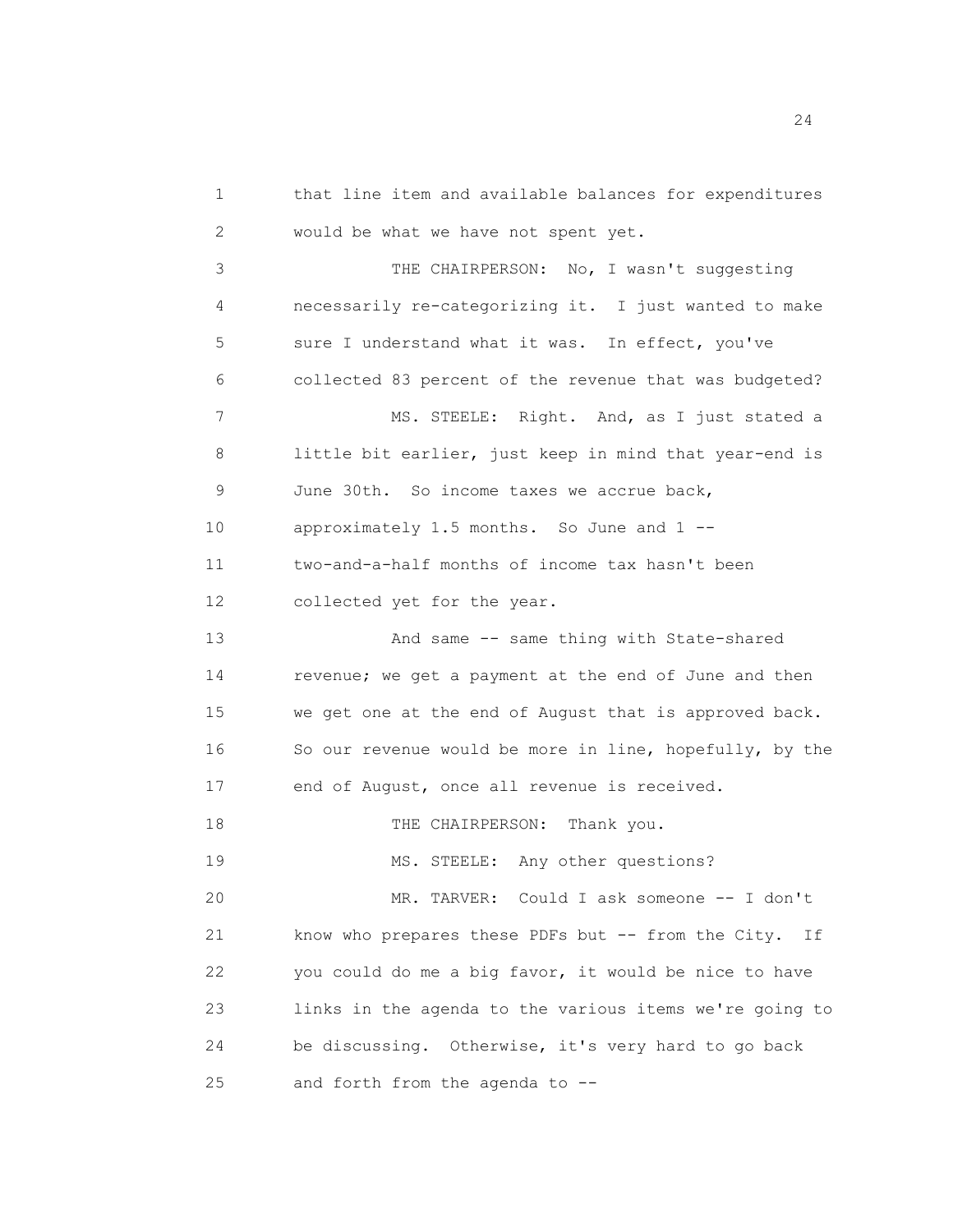1 Like, there are 160 pages in this report 2 today. And so, if you'll just put links in the first 3 portion so we can jump down to, you know, like touch 4 "Budget to Actual" and go to Budget. Otherwise, I have 5 to print the whole thing out to have fast access to it. 6 MR. CLINE: That will be Treasury that would 7 take care of that for you. 8 So --9 MR. TARVER: Okay. I'd rather save a tree, 10 you know, if we can. 11 MR. CLINE: We'll see what we can do for next 12 month. 13 MR. TARVER: Okay. Oh, that's Treasury. 14 State. Okay. 15 MR. NEWMAN: We learn something every day. 16 MR. TARVER: Hey, all right. Thank you. 17 MR. JONES: Any other questions? 18 THE CHAIRPERSON: Do you have any questions, 19 gentlemen? 20 Thank you, Ms. Steele. 21 MS. STEELE: All right. Thank you. 22 THE CHAIRPERSON: Next item is Public 23 Comment. 24 Mr. Cline. 25 MR. CLINE: Two individuals have signed up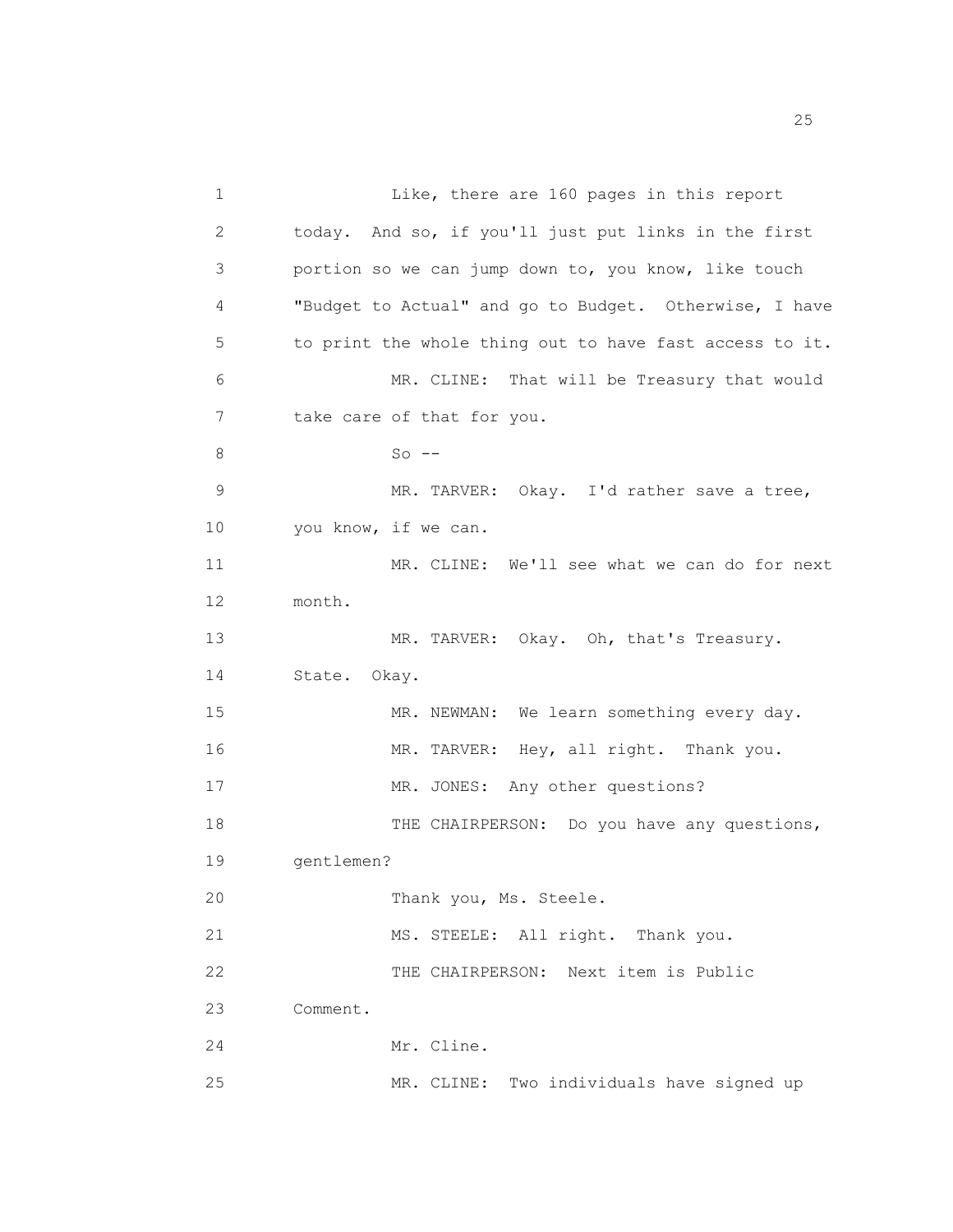1 for public comment. We'll start today with 2 R.L. Mitchell. 3 MR. MITCHELL: Good evening, Mr. Frederick. 4 We, the People, thank you for allowing us to keep 5 Resolution 2 -- 284 and 323 because that's the 6 reimbursement and that's the -- with the FEMA stuff, in 7 case we have some backup, in case the Federal people 8 take too much from Flint. That's all I'm saying. 9 THE CHAIRPERSON: Thank you. 10 Mr. Cline. 11 MR. CLINE: Davida Davina Donahue. 12 MS. DONAHUE: Hello. Davida Donahue, City 13 Council Secretary. Just a couple of quick things. 14 Just a question about your agendas. 15 I noticed sometimes there will be resolutions 16 from our Council meetings with a date. We don't always 17 list out the resolutions. So, when you guys approve -- 18 this is kind of a question. When you approve 19 resolutions for a particular date, my question is, if 20 they're not listed separately, you say a motion for 21 those resolutions from that date, it includes 22 everything regardless of whether or not it's listed? 23 And today your motion was that these items 24 listed be approved. So my question is just, if they're 25 not listed, are they still approved, everything from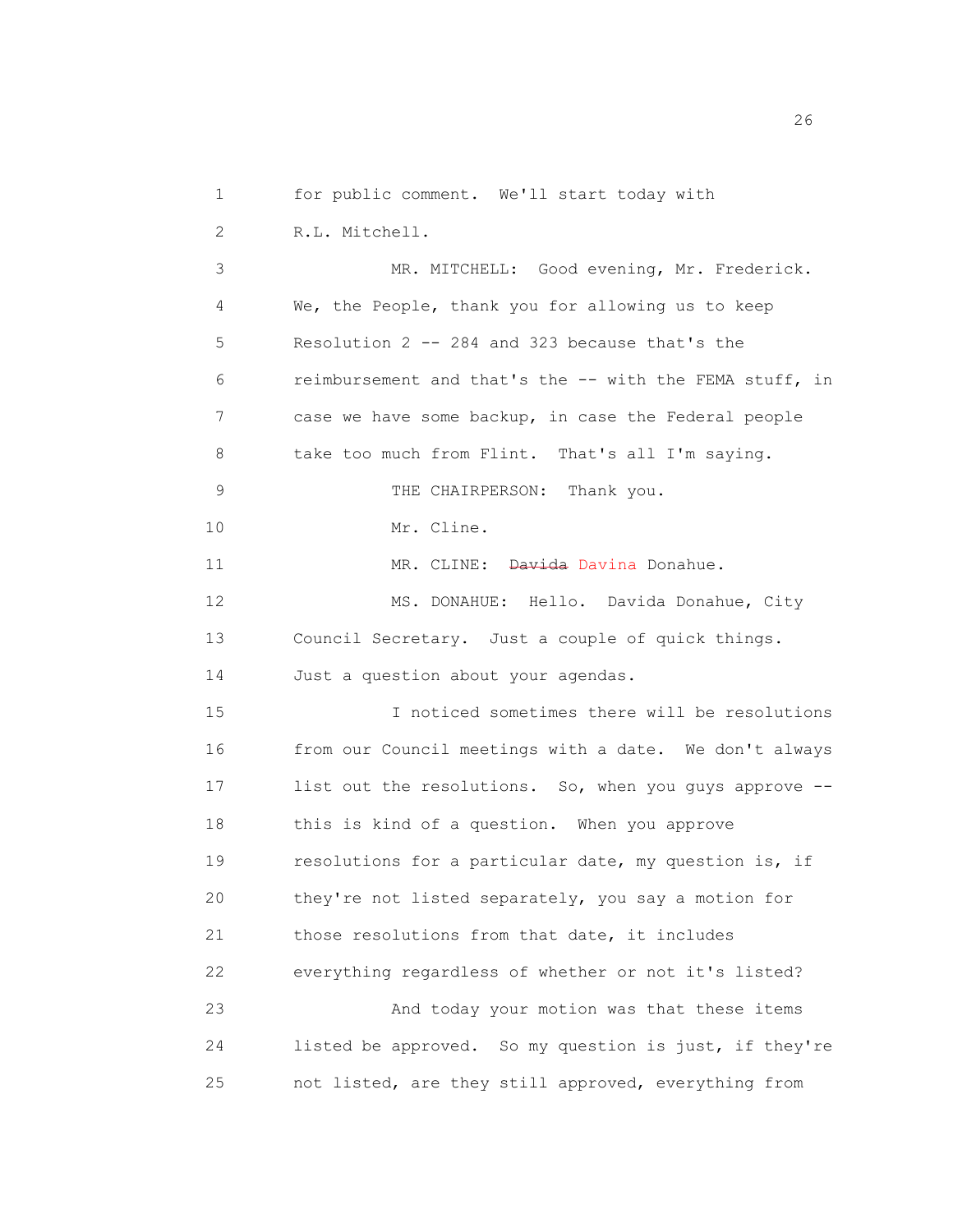1 that meeting? Because they're not always broken down. 2 And then the second, other thing, I just 3 wanted to mention, as far as the veto times for the 4 mayor, the 160 (sic) hours for that veto doesn't start 5 until someone from the Clerk's office actually delivers 6 them. And right now that's pretty much my 7 responsibility. 8 So what I've been doing now, sometimes we do 9 it by e-mail. And, when they open my e-mail, that's 10 when the time starts. I haven't delivered the ones 11 from Monday so that 160 (sic) hours hasn't started yet. 12 So I just wanted to point that out. It varies, just 13 depending on when I actually deliver them. So that's 14 it. 15 THE CHAIRPERSON: You said 160 hours. My 16 understanding it was 168 hours -- 17 MS. STEELE: 168, yeah. 18 THE CHAIRPERSON: -- per the Charter. 19 MS. DONAHUE: 7 days, yes. 20 THE CHAIRPERSON: And, with regards to a 21 question about items, if I understood correctly, we 22 will consider all items that were on the Council's 23 agenda for a given meeting. We will oftentimes 24 separate those items out for various reasons. For 25 example, if there are items that are lacking one or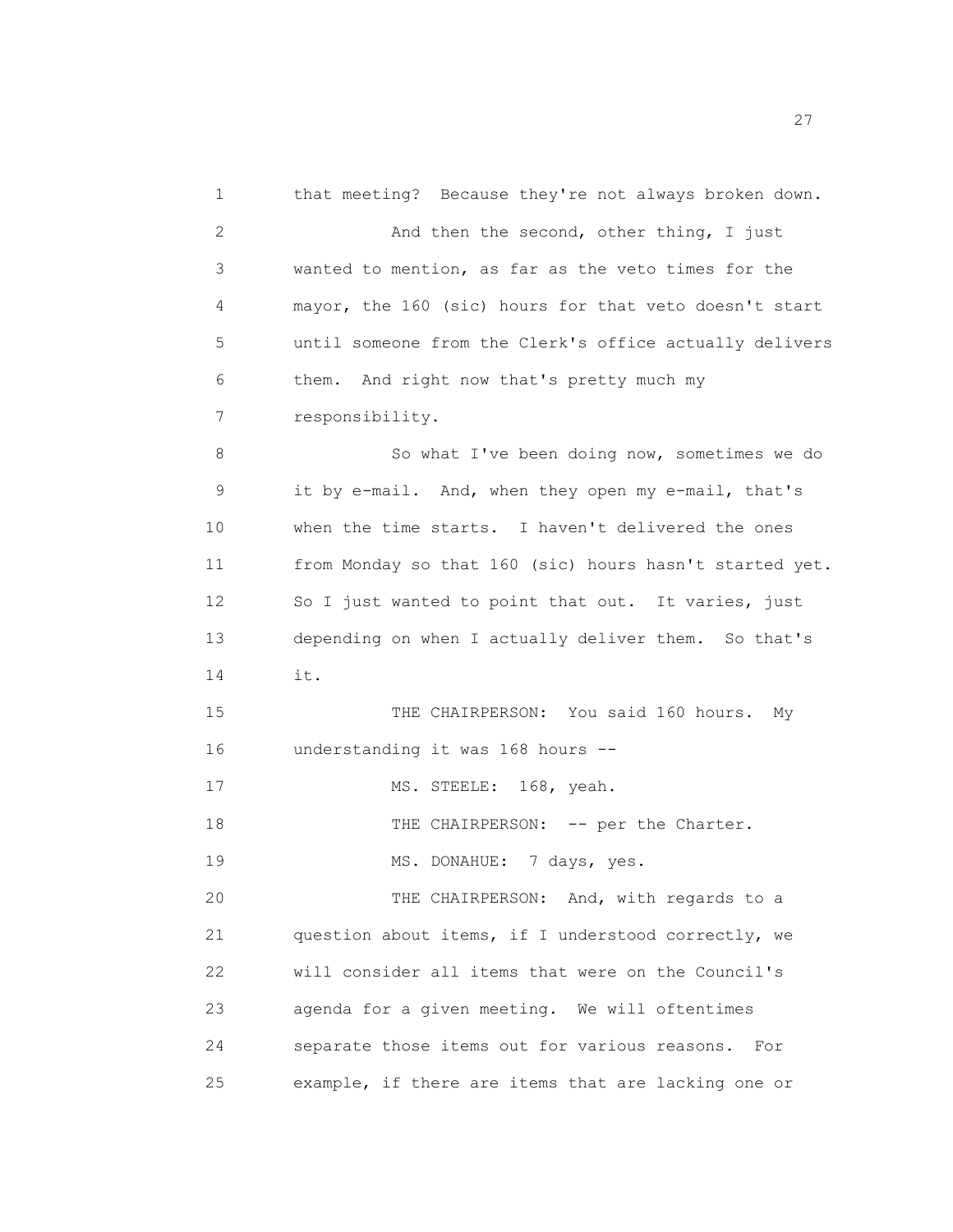1 more signatures, we will separate those items out on 2 our agenda and, typically, indicate that we're not 3 taking any action upon those items until all the 4 signatures have been acquired.

5 We may also separate out items if we have 6 questions of a budgetary nature. For example, if it's 7 something we don't understand the substance of the 8 resolution, we separate those out. But, typically, we 9 will consider and approve or disapprove, as a group, 10 all other resolutions, which is why we have, typically, 11 Mr. Cline go through those and provide a summary as to 12 what the resolutions do.

13 MS. DONAHUE: Okay. I just -- it really 14 hasn't come up often and really hasn't been an issue or 15 anything like that. I just wanted to make sure that 16 I'm understanding it right. If you don't mention it 17 specifically but the Council adopted it on that date, 18 if it's still considered adopted by the RTAB. All 19 right. Thank you.

20 THE CHAIRPERSON: Thank you.

21 Mr. Cline, any other individuals --

22 MR. CLINE: No one else.

23 THE CHAIRPERSON: -- for Public Comment?

24 MR. CLINE: No.

25 THE CHAIRPERSON: If not, is there a motion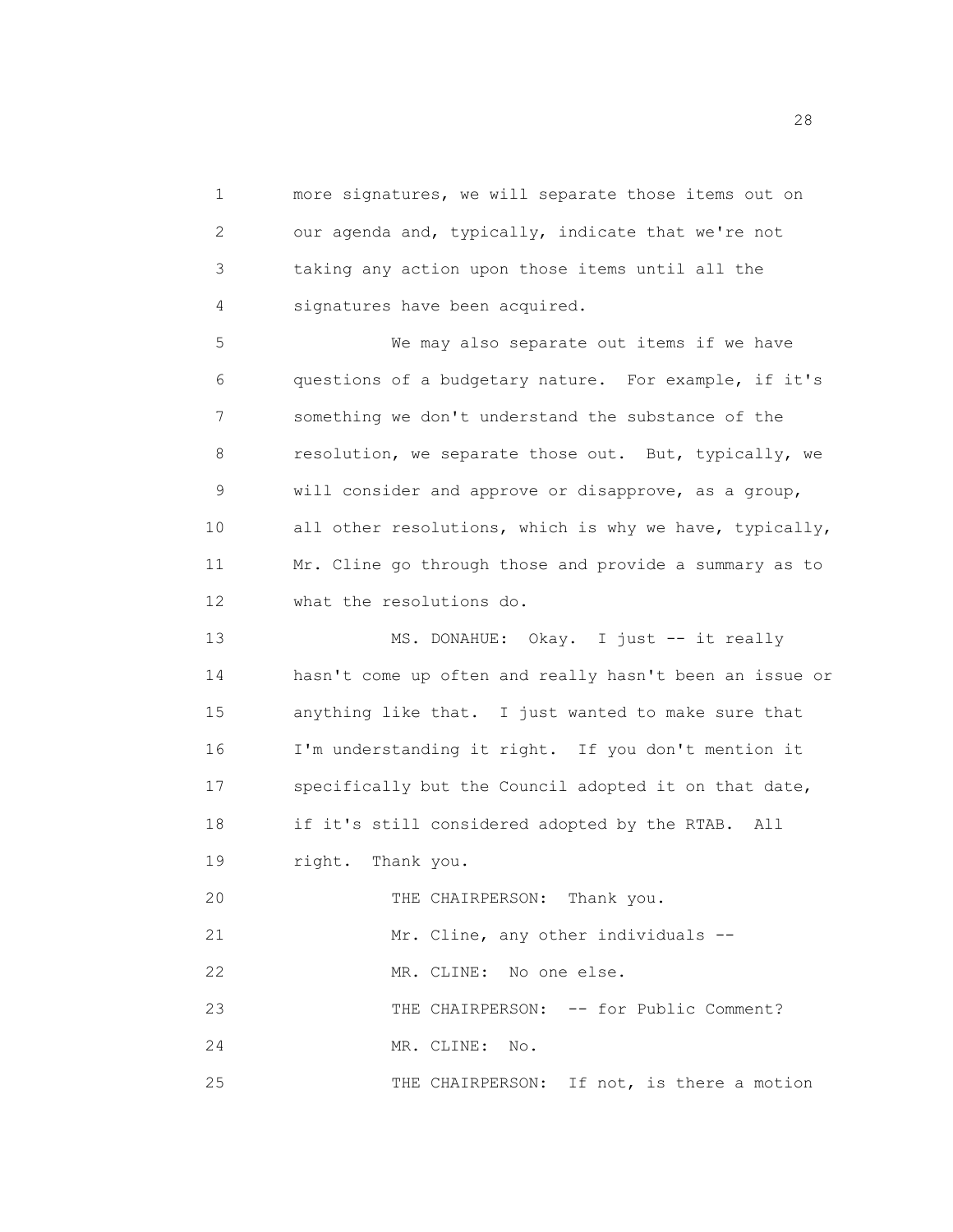| $\mathbf 1$    | that this Board adjourn?                     |
|----------------|----------------------------------------------|
| $\mathbf{2}$   | MR. NEWMAN: So move.                         |
| $\mathfrak{Z}$ | THE CHAIRPERSON: Is there support?           |
| $\overline{4}$ | MR. TARVER: Support.                         |
| $\mathsf S$    | THE CHAIRPERSON: Without objection, we stand |
| $\sqrt{6}$     | adjourned.                                   |
| 7              | (Meeting was concluded at 2:39 p.m.)         |
| $\,8\,$        | $\star$ $\star$ $\star$<br>$\star$           |
| $\mathcal{G}$  |                                              |
| 10             |                                              |
| 11             |                                              |
| 12             |                                              |
| 13             |                                              |
| 14             |                                              |
| 15             |                                              |
| 16             |                                              |
| 17             |                                              |
| $1\,8$         |                                              |
| 19             |                                              |
| 20             |                                              |
| 21             |                                              |
| 22             |                                              |
| 23             |                                              |
| 24             |                                              |
| 25             |                                              |